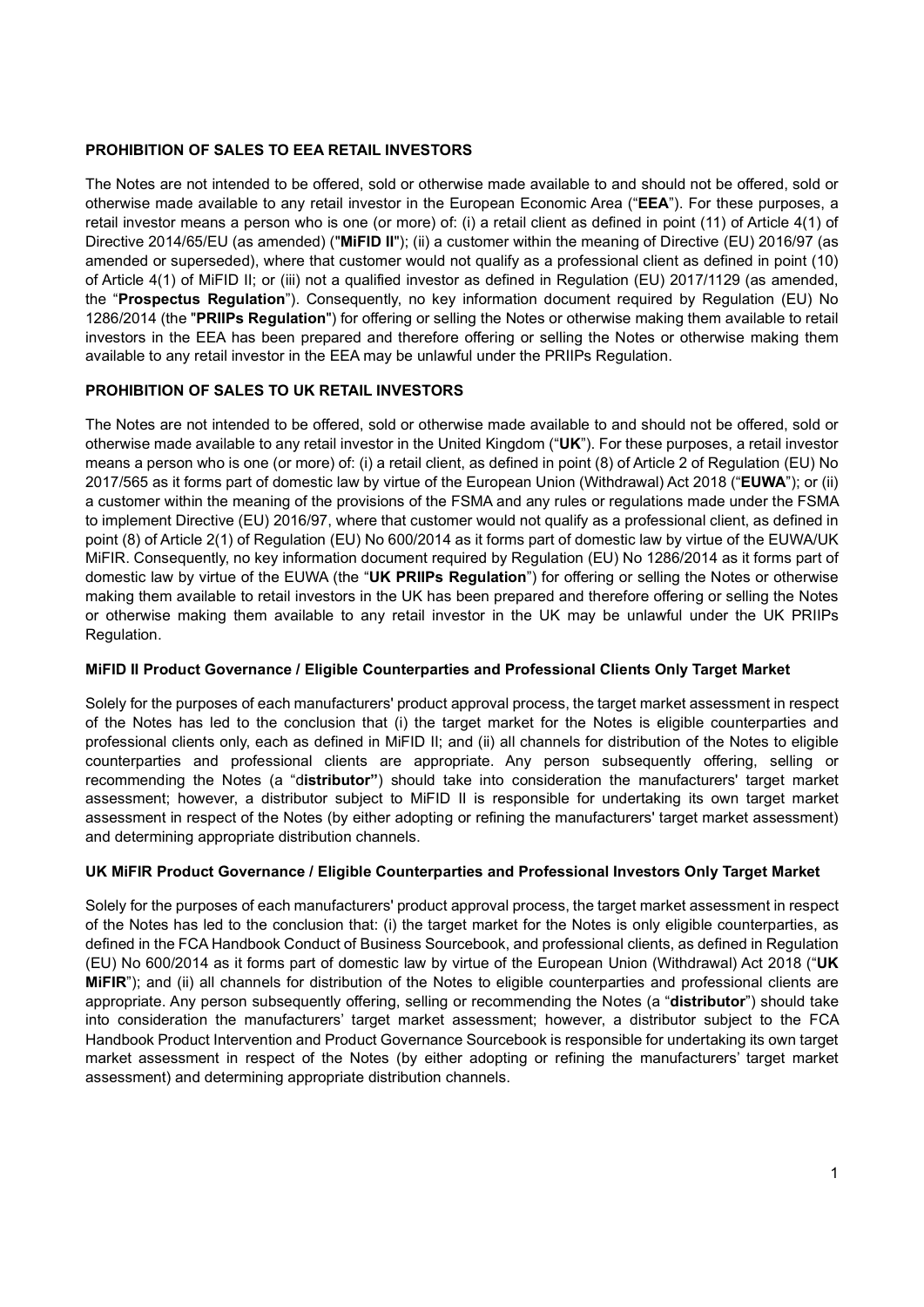# Final Terms dated 28 April 2022

## Latvenergo AS

## Legal entity identifier (LEI): 213800DJRB539Q1EMW75

# Issue of EUR 100,000,000 Notes due 2027

## under the Third programme for the issuance of Notes in the amount of EUR 200,000,000

Terms used herein shall be deemed to be defined as such for the purposes of the General Terms and Conditions set forth in the Base Prospectus dated 20 April 2022 (the "Base Prospectus") for the purposes of Regulation (EU) 2017/1129 (the "Prospectus Regulation").

This document constitutes the Final Terms of the Notes described herein for the purposes of the Prospectus Regulation and must be read in conjunction with the Base Prospectus. Full information on the Issuer and the offer of the Notes is only available on the basis of the combination of these Final Terms and the Base Prospectus.

The Base Prospectus has been published on the Issuer's website www.latvenergo.lv.

A summary of the individual issue is annexed to these Final Terms.

| 1.  | Issuer:                       | Latvenergo AS                                                                                                         |
|-----|-------------------------------|-----------------------------------------------------------------------------------------------------------------------|
| 2.  | Series Number:                | $\overline{2}$                                                                                                        |
| 3.  | Tranche Number:               | 1                                                                                                                     |
| 4.  | ISIN:                         | LV0000870129                                                                                                          |
| 5.  | Aggregate principal amount:   | EUR 100,000,000                                                                                                       |
| 6.  | Nominal amount of the Note:   | EUR 1,000                                                                                                             |
| 7.  | <b>Issue Date:</b>            | 5 May 2022                                                                                                            |
| 8.  | <b>Annual Interest Rate:</b>  | 2.42 per-cent                                                                                                         |
| 9.  | Interest Payment Date:        | 5 May each year                                                                                                       |
| 10. | Maturity Date:                | 5 May 2027                                                                                                            |
| 11. | Minimum Investment Amount:    | EUR 100,000                                                                                                           |
| 12. | <b>Issue Price:</b>           | EUR 1,000                                                                                                             |
| 13. | Yield:                        | 2.42 per-cent                                                                                                         |
|     |                               | The yield is calculated at the Issue Date on the basis of the Issue Price.<br>It is not an indication of future yield |
| 14. | <b>Placement Period:</b>      | 28 April 2022 from 9.00 am to 2.00 pm Riga time                                                                       |
| 15. | Name of the Settlement Agent: | <b>Luminor Bank AS</b>                                                                                                |
| 16. | Rating:                       | The Notes to be issued are not rated                                                                                  |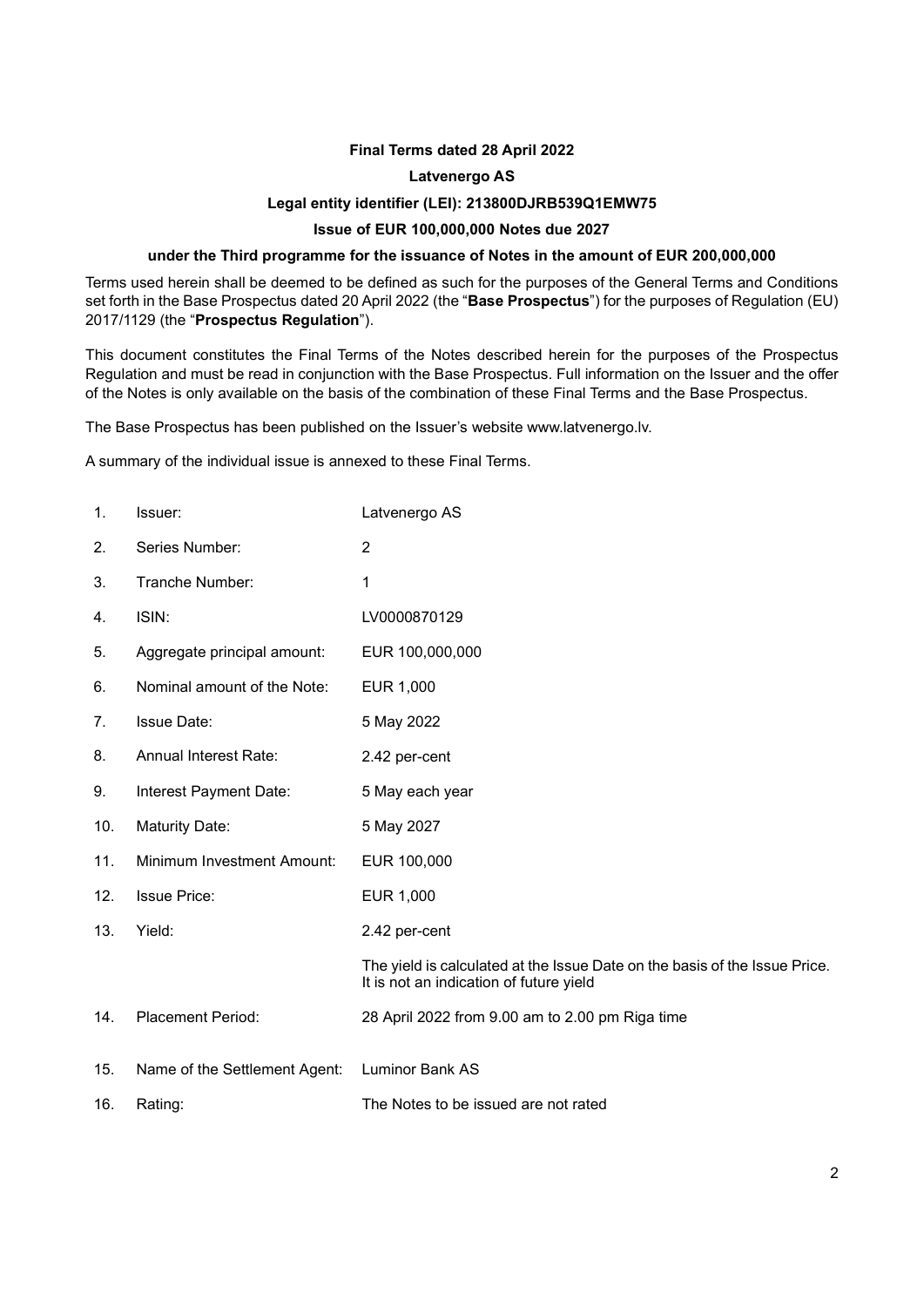| 17.                                                                                                            | Use of Proceeds:                                  | Green Bonds                                                             |
|----------------------------------------------------------------------------------------------------------------|---------------------------------------------------|-------------------------------------------------------------------------|
| 18.<br>Information about the securities<br>of the Issuer that are already LV0000801777<br>admitted to trading: |                                                   | EUR 100,000,000 1.9 per-cent Notes due 10 June 2022, ISIN               |
|                                                                                                                | Regulated market: Akciju sabiedrība "Nasdag Riga" |                                                                         |
|                                                                                                                |                                                   | EUR 50,000,000 0.5 per-cent Notes due 17 May 2028, ISIN<br>LV0000802460 |
|                                                                                                                |                                                   | Regulated market: Akciju sabiedrība "Nasdaq Riga"                       |

These Final Terms have been approved by the Management Board of the Issuer at its meeting on 28 April 2022.

Riga, 28 April 2022

On behalf of Latvenergo AS

Chairman of the Management Board Guntars Baļčūns

Member of the Management Board Kaspars Cikmačs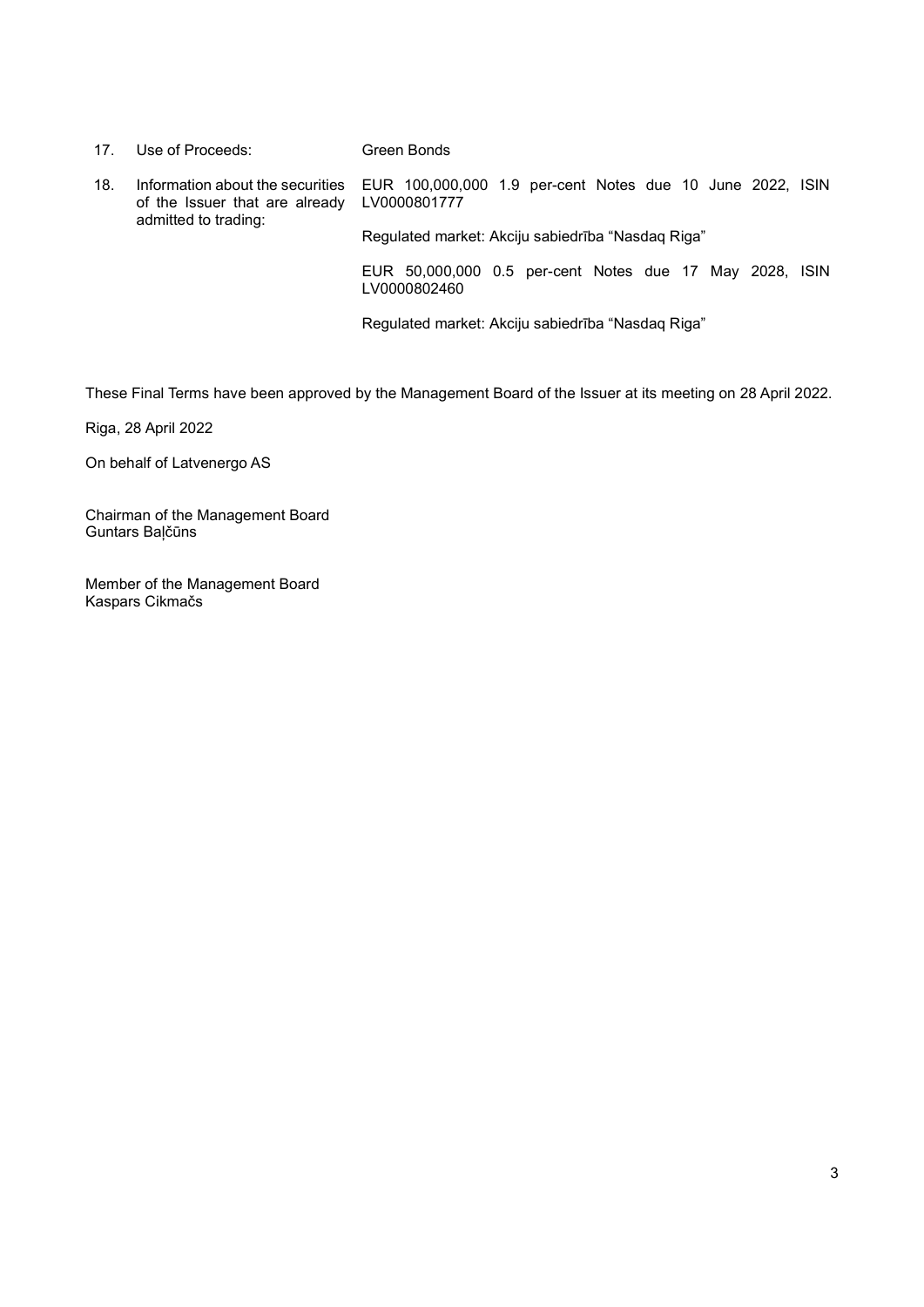# ANNEX – ISSUE SPECIFIC SUMMARY

# A. Introduction and warnings

This summary (the "Summary") should be read as an introduction to the Base Prospectus and any decision to invest in the Notes should be based on a consideration of the Base Prospectus as a whole by the investor. Civil liability in respect of this Summary attaches only to those persons who have tabled the Summary including any translation thereof, but only where the Summary is misleading, inaccurate or inconsistent, when read together with the other parts of the Base Prospectus, or where it does not provide, when read together with the other parts of the Base Prospectus, key information in order to aid investors when considering whether to invest in the Notes. Investment in the Notes entails risks and the investor can lose all or part of the invested capital. If the investor brings a claim relating to the information contained in the Base Prospectus before a court, the investor might be required, under national law, to bear the costs of translating the Base Prospectus before the legal proceedings are initiated.

| Name and international securities<br>identification number (ISIN) of the<br>Notes:                  | Latvenergo AS EUR 100,000,000 2.42 per-cent Notes due 2027, ISIN:<br>LV0000870129 (the "Notes")                                                                                                                                                                                                                                                                                                                                           |
|-----------------------------------------------------------------------------------------------------|-------------------------------------------------------------------------------------------------------------------------------------------------------------------------------------------------------------------------------------------------------------------------------------------------------------------------------------------------------------------------------------------------------------------------------------------|
| Identity and contact details of the<br>Issuer, including its legal entity<br>identifier (LEI):      | Latvenergo AS, a public limited company (in Latvian – akciju sabiedrība<br>or AS) registered with the Commercial Register of the Republic of<br>registration number:<br>40003032949,<br>LEI:<br>Latvia<br>under<br>213800DJRB539Q1EMW75, having its legal address at Pulkveža<br>Brieža iela 12, Riga, LV-1230, telephone: +371 67 728 222, e-mail:<br>info@latvenergo.lv, website: www.latvenergo.lv (the "Issuer" or the<br>"Company"). |
| Identity and contact details of the<br>competent authority who has<br>approved the Base Prospectus: | Financial and Capital Market Commission (in Latvian - Finanšu un<br>kapitāla tirgus komisija) (the "FCMC"), Kungu iela 1, Riga, LV-1050,<br>Latvia, telephone: +371 2 6515221, e-mail: fktk@fktk.lv.                                                                                                                                                                                                                                      |
| The date of approval of the Base<br>prospectus by the Management<br><b>Board of the Issuer:</b>     | 20 April 2022                                                                                                                                                                                                                                                                                                                                                                                                                             |
| The date of approval of the Base<br>prospectus by the FCMC:                                         | 26 April 2022                                                                                                                                                                                                                                                                                                                                                                                                                             |

## B. Key information on the Issuer

## Who is the Issuer of the securities?

Latvenergo AS, a public limited company (in Latvian – *akciju sabiedrība*) incorporated in and operating under the laws of the Republic of Latvia, registered with the Commercial Register of the Republic of Latvia under registration number: 40003032949 and having its legal address at Pulkveža Brieža iela 12, Riga, LV-1230. LEI of Latvenergo AS is 213800DJRB539Q1EMW75.

## Principal activities

The operations of the Company and its subsidiaries (the "Group") are organized along two operating segments: (i) generation and trade; and (ii) distribution. The generation and trade segment includes generation of electricity and thermal energy, conducted by the Company and Liepājas enerģija SIA, as well as electricity and natural gas trade in the Baltics carried out by the Company and its subsidiaries Elektrum Eesti OÜ and Elektrum Lietuva, UAB and administration of the mandatory electricity procurement process in Latvia handled by the Company's subsidiary Enerģijas publiskais tirgotājs SIA. The distribution segment provides electricity distribution services in Latvia. The services are provided by the Company's subsidiary Sadales tīkls AS – the largest distribution system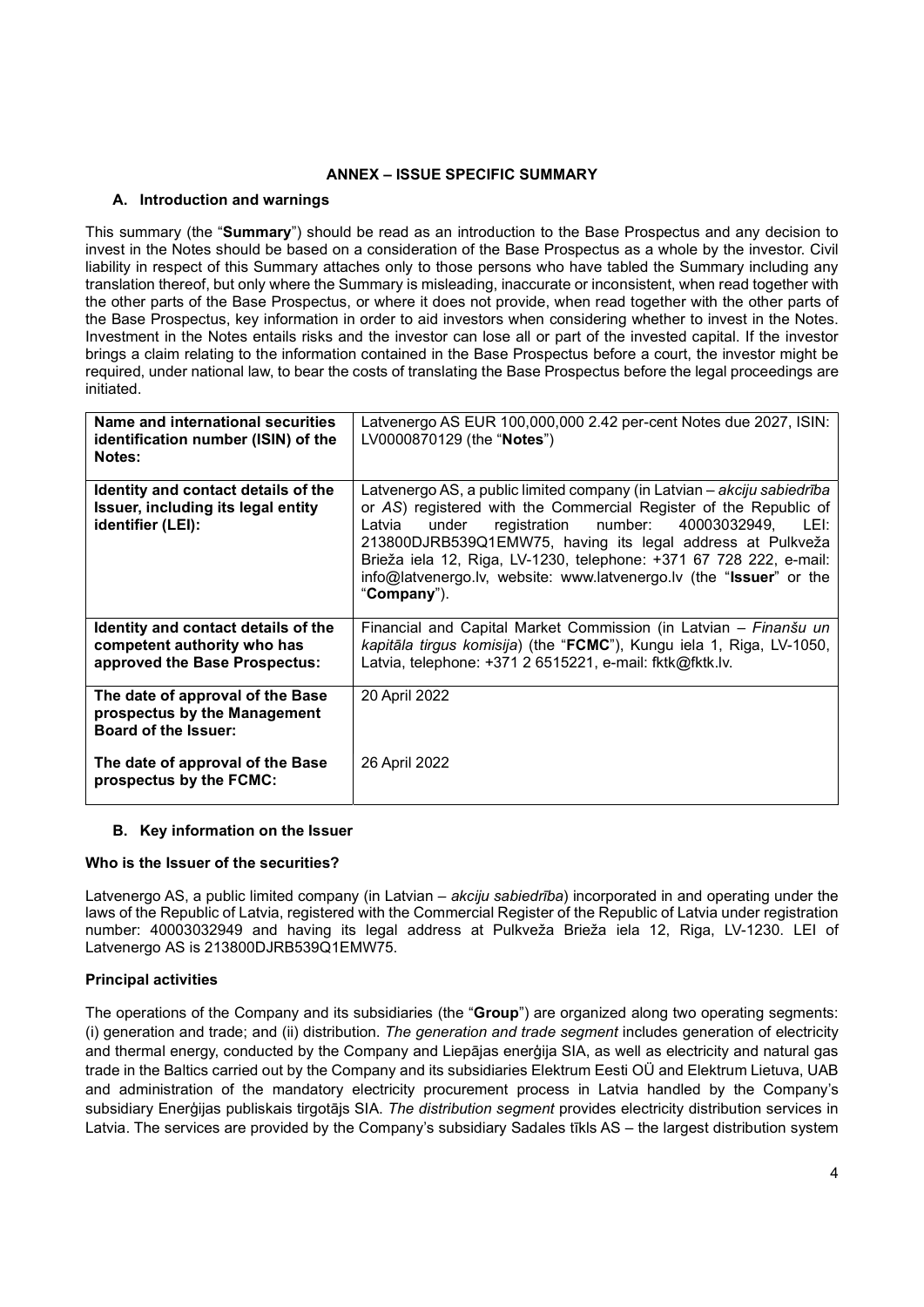operator in Latvia. Until 9 June 2020, the Group's operations also included third segment - the lease of transmission system assets. On 10 June 2020, the Company's subsidiary Latvijas elektriskie tīkli AS (the transmission system asset owner and provider of services of this segment) was separated from the Group.

## Shareholder

All shares of the Company are owned by the Republic of Latvia. The holder of the Company's shares is the Ministry of Economics of the Republic of Latvia, whose representative – the State Secretary of the Ministry of Economics or another authorised person appointed by the State Secretary of the Ministry of Economics, represents the Shareholder interests at Shareholder Meetings.

#### Key managing directors

The Supervisory Board of the Company consists of Chairman of the Supervisory Board Ivars Golsts, Deputy Chairman of the Supervisory Board Kaspars Rokens and the following Members of the Supervisory Board – Toms Siliņš, Aigars Laizāns and Gundars Ruža.

The Management Board of the Company consists of Chairman of the Management Board Mārtiņš Čakste and the following Members of the Management Board – Guntars Baļčūns, Kaspars Cikmačs, Dmitrijs Juskovecs and Harijs Teteris.

## Auditors

The Group's consolidated and the Company's annual reports for the year ending 31 December 2020 were audited by PricewaterhouseCoopers SIA, registration number: 40003142793, legal address: Kr. Valdemāra street 21-21, Riga, LV – 1010, Latvia. PricewaterhouseCoopers SIA is included in the register of audit firms maintained by the Latvian Association of Certified Auditors and holds audit company license No. 5.

The Group's consolidated and the Company's annual reports for the year ending 31 December 2021 were audited by ERNST & YOUNG BALTIC SIA, registration number: 40003593454, legal address: Muitas iela 1A, Rīga, LV-1010, Latvia. ERNST & YOUNG BALTIC SIA is included in the register of audit firms maintained by the Latvian Association of Certified Auditors and holds audit company license No. 17.

#### What is the key financial information regarding the Issuer?

The following table is a summary of the Group's consolidated financial performance and key performance indicators for the two financial years ending 31 December 2020 and 2021. The information set out in the table below has been extracted (without any material adjustment) from, and is qualified by reference to and should be read in conjunction with the audited Group's consolidated and the Company's annual reports for the years ending 31 December 2020 and 31 December 2021. The Group's consolidated and the Company's annual reports are prepared according to International Financial Reporting Standards (IFRS).

|                                         | Year ended 31 December |       |       |
|-----------------------------------------|------------------------|-------|-------|
|                                         |                        | 2020  | 2021  |
| Key Financial data (the Group)          |                        |       |       |
| Revenue <sup>*</sup>                    | $\epsilon$ million     | 773   | 1,065 |
| EBITDA *                                | $\epsilon$ million     | 278   | 199   |
| Operating profit *                      | $\epsilon$ million     | 121   | 82    |
| Profit                                  | $\epsilon$ million     | 116   | 72    |
| Total assets                            | $\epsilon$ million     | 3,359 | 3,476 |
| Total equity                            | $\epsilon$ million     | 2,118 | 2,123 |
| Adjusted funds from operations<br>(FFO) | $\epsilon$ million     | 269   | 220   |
| Net Debt *                              | $\epsilon$ million     | 556   | 698   |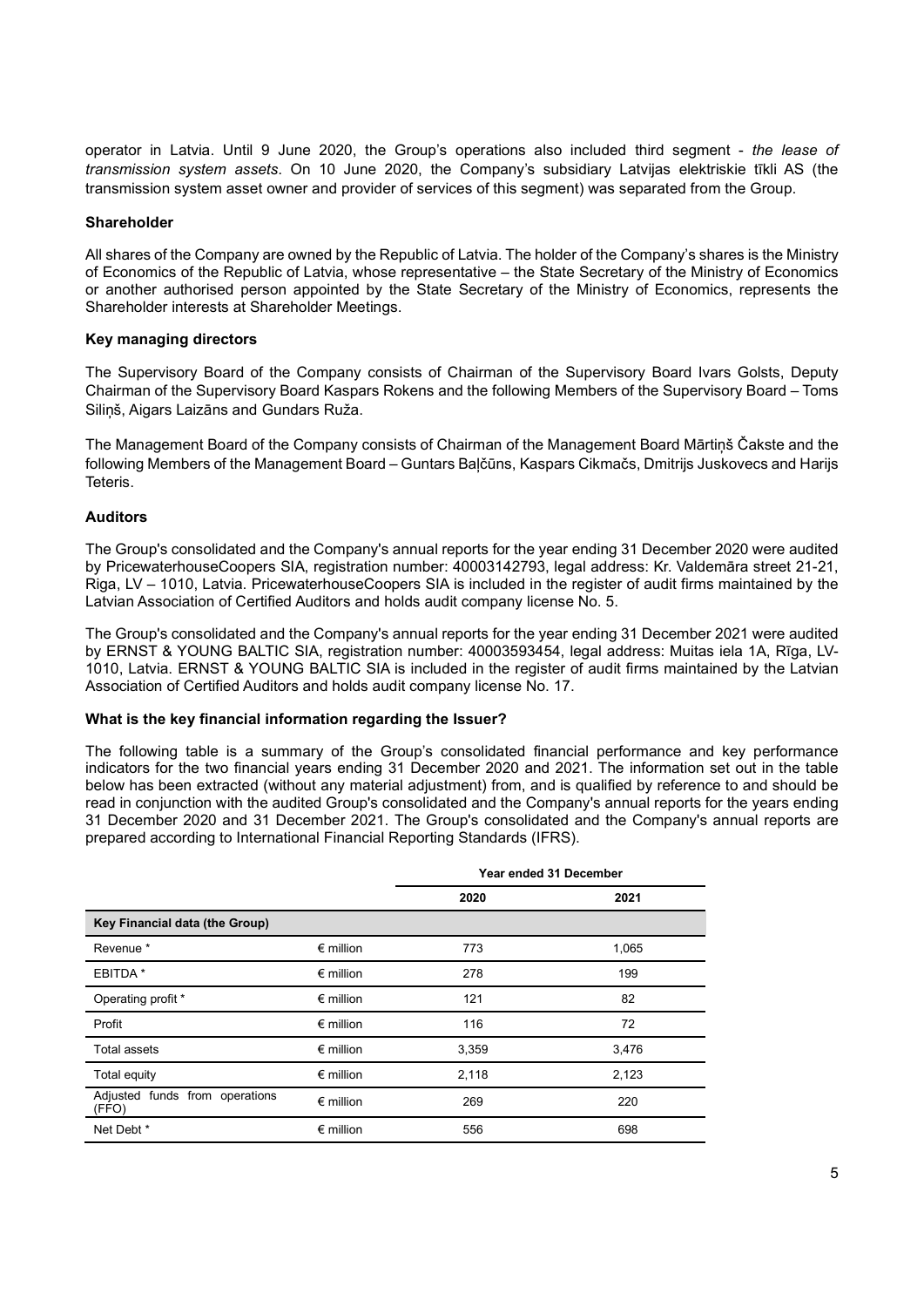| Adjusted FFO to net debt                            | per-cent           | 48    | 35    |
|-----------------------------------------------------|--------------------|-------|-------|
| Capital expenditure                                 | $\epsilon$ million | 169   | 127   |
| Return on equity (ROE)                              | per-cent           | 5.3   | 3.4   |
| <b>ROE</b><br>Adjusted<br>excluding<br>distribution | per-cent           | 7.7   | 5.5   |
| Net debt to equity *                                | per-cent           | 26    | 33    |
| Net debt to EBITDA *                                | times              | 2.0   | 3.2   |
| <b>Net Cash-flow (the Group)</b>                    |                    |       |       |
| - from operating activities                         | $\epsilon$ million | 291   | 132   |
| - from financing activities                         | $\epsilon$ million | (267) | (49)  |
| - from investing activities                         | $\epsilon$ million | (46)  | (86)  |
| <b>Operating Figures (the Group)</b>                |                    |       |       |
| Total electricity supply, incl.:                    | GWh                | 8,854 | 9,260 |
| Retail $1$                                          | GWh                | 6,394 | 6,706 |
| Wholesale $2)$                                      | GWh                | 2,460 | 2,554 |
| Retail natural gas                                  | GWh                | 516   | 1,026 |
| <b>Electricity generated</b>                        | GWh                | 4,249 | 4,517 |
| Thermal energy generated                            | GWh                | 1,702 | 2,072 |

(\*) Excluding discontinued operation (transmission system assets). On 10 June 2020, transmission system assets were separated from the **Group** 

1) Including operating consumption

2) Including sale of energy purchased within mandatory procurement on the Nord Pool

There are no qualifications in the audit reports pertaining to the Group's consolidated and the Company's annual reports for the years ending 31 December 2020 and 31 December 2021.

## What are the key risks that are specific to the issuer?

Exposure of business results to geopolitical events. On 24 February 2022, Russia launched a military assault on Ukraine. This has led to significant volatility in the global credit markets and on the global economy. Although, as of the date of the Base Prospectus, the restrictive measures imposed against Russia and Belarus have had no material impact on the Group's performance, introduction of new sanctions packages, general deterioration of the economic situation and other aspects related to geopolitical events may affect the Group's business results.

Daugava hydropower plant geotechnical failure risk. Most of the electricity produced by the Company comes from the three largest hydropower plants ("HPPs") in the country – Plavinas HPP, Riga HPP and Kegums HPP. Operating hydro facilities include operational risks that can lead to physical damage, technical disruptions, thirdparty liabilities, environmental issues and other damage or loss events. Should such risk materialise, it could result in a compensation of damages and additional operating costs for the Group, thus adversely affecting the Group's financial position and the Issuer's ability to fulfil its obligations under the Notes.

Combined heat and power plant damage risk. Most of the Company's thermal energy generation volume is generated by two combined heat and power plants (the "CHPPs"). In the case of a fire or explosion in a CHPP, there is a risk of losing either the entire CHPP or a single power unit. Should such risk materialise, it could result in a compensation of damages and additional operating costs for the Group, thus adversely affecting the Group's financial position and the Issuer's ability to fulfil its obligations under the Notes.

Risk of resource supply disruption. The Group's operations depend on consistent and commercially adequate resource supplies of natural gas required for the operation of the CHPPs and supply of electricity. The risk that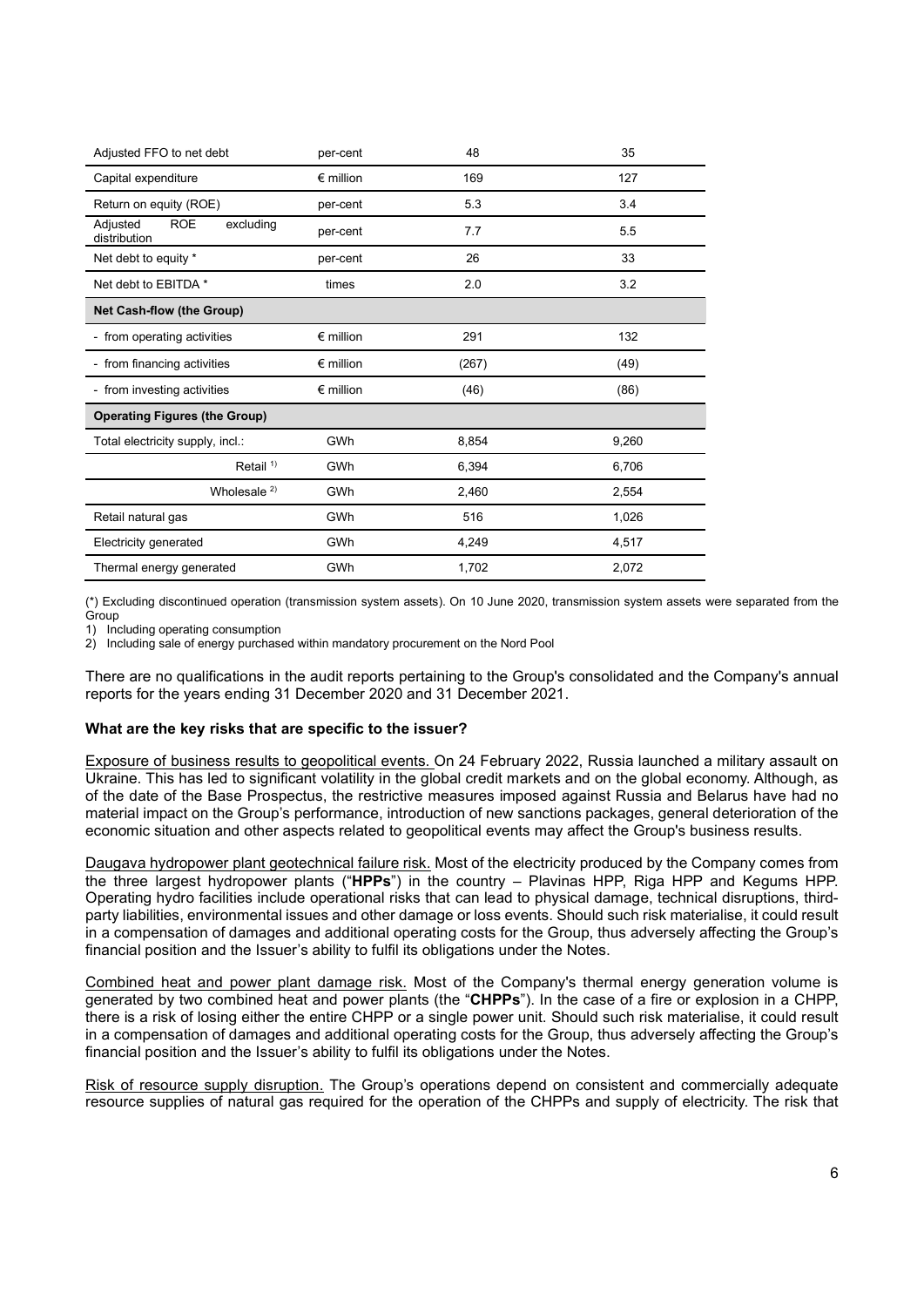required supplies might not be available, or might only be available on commercially unfavourable terms, would affect the CHPPs operation regime and the Group's profitability.

The power system of the Baltic States is currently technically part of the Integrated Power System/Unified Power System (IPS/UPS) of Russia. As the Baltic States are still part of the IPS/UPS system, there is a risk, that Russia may desynchronize the Baltic States power system from the IPS/UPS system before the planned time. If such scenario materialises then it could lead to additional gas consumption and costs related to the need of different operation regime by the CHPPs.

All of the mentioned above may adversely affect the Group's business and financial position.

The cancellation of mandatory procurement and capacity payment support scheme. Legislative acts of the Republic of Latvia currently entitle the Company's subsidiary Enerģijas publiskais tirgotājs SIA to act as an agent in the mandatory procurement administration process. With the political objective of reducing the amount of the mandatory procurement component in customer bills in Latvia, there is a risk that the cost of mandatory procurement could be reduced at the expense of the Group. The amendments in the regulation of the mandatory procurement resulting in changes of the mandatory procurement administration process or in incurred mandatory procurement costs not being recoverable to their full amount could have a material adverse effect on the Group's financial position.

Sanction risk. The Group should comply with the Law on National Sanctions of the Republic of Latvia, as well as international sanctions (UN, EU, US). Russia's invasion of Ukraine has led to unprecedent EU and US government sanctions against Russian and Belarusian companies and individuals. As EU and US continue to impose new sanctions in response to Russia's military attack on Ukraine, it could possibly lead to the inclusion of the Group's existing partners or their shareholders in the sanctions list and subsequently some economic loss due to suspended contracts or projects. Failure to comply with Latvian national sanctions or sanctions of international organizations (UN, EU, US) may have serious legal and reputational consequences for the Group, including exposure to fines as well as criminal and civil penalties.

Changes in legislation. The Group is dependent on the legislative environment in the markets where it operates, and on political and social decisions in these markets, as well as in the European Union. Adoption of new regulatory requirements exposes the Group to additional costs and commitments that may negatively impact the Group's financial situation, as well as creates a risk of regulatory non-compliance.

Mandatory prepayment of the Group's debt portfolio. The Group's existing long-term loan agreements and bond documentation include certain financial covenant clauses and other obligations and representations, the violation of which could lead to an event of default and acceleration of repayment of the loans and bonds issued.

Exposure of business results to macroeconomic developments. The results of the Group's operations are dependent on Latvia's macroeconomic situation. In particular, the Group's operations are affected by such factors as the level of Latvia's GDP, the level of industrial production, the rate of inflation, fuel prices, the unemployment rate, changes in consumer affluence levels, and the fiscal policy of the Republic of Latvia. COVID-19 has affected investment sentiment on a global scale, causing a significant volatility in the global capital markets, and Russia's invasion of Ukraine and the Western response will certainly affect the Latvian economy. Any negative effect on the economy may affect the operations of the Group, as well as its financial standing.

Capital investment projects risk. The Group has a capital investment programme, aimed at upgrading the Group's generating facilities, as well as its distribution system assets. There is a risk that cost overruns and project delays or similar aspects related to the execution of current or future capital investment projects could have a material adverse effect on the Group's business and financial position.

Strategic decision risk. Simultaneously with the opening of the electricity markets in neighbouring countries Estonia and Lithuania, the Group commenced its operations in these markets. There is a risk that the Group's market share could decrease or that the Group could be unable to attain its anticipated market share growth, thus causing adverse effects on its business and financial position. There is also a risk of exiting any of the current markets subject to various reasons, including economic and strategic, as well as suffering losses upon entering new markets. This could affect the Group's operations and financial position.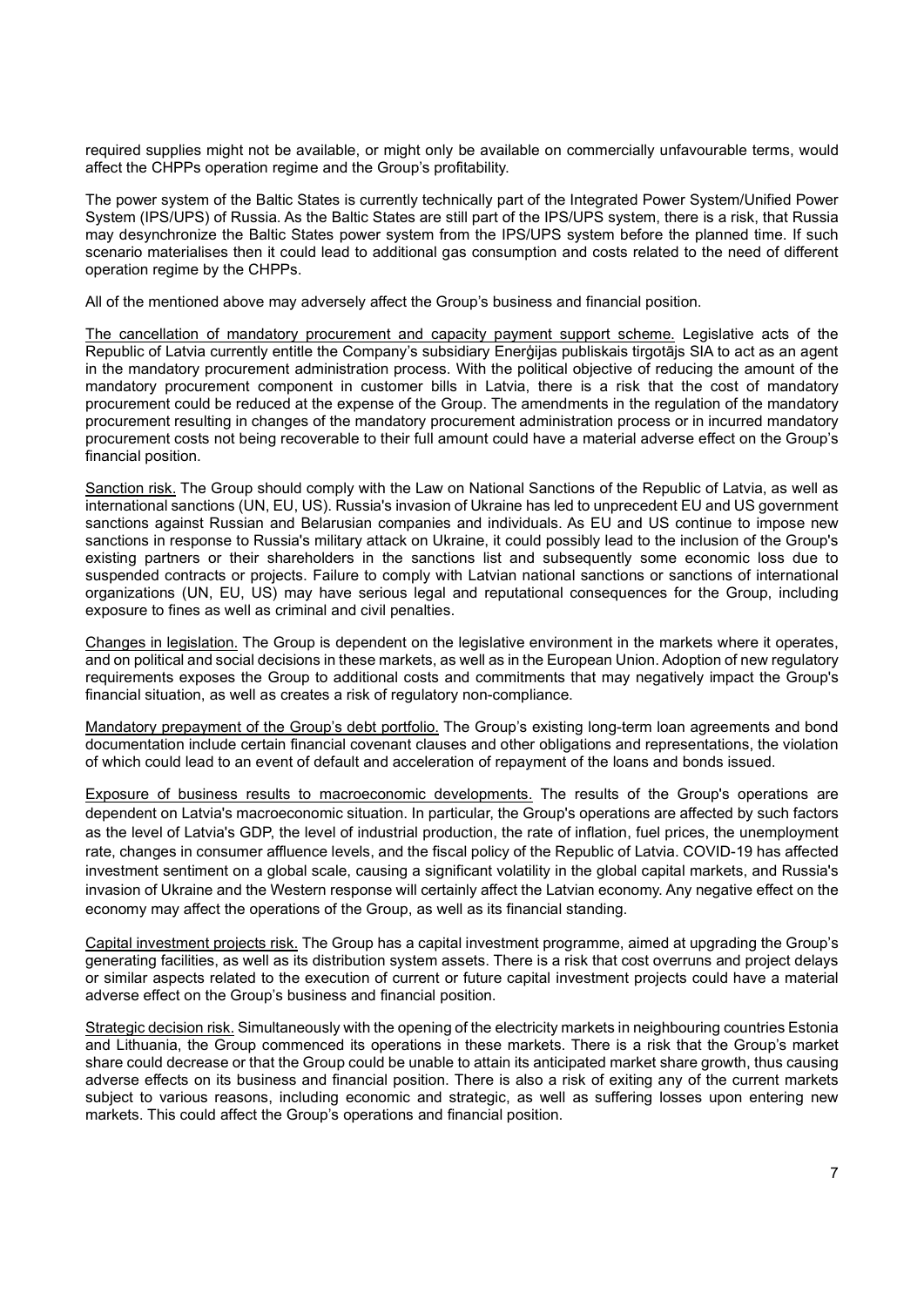Energy market price fluctuation risk. About 80 per-cent of the Group's electricity generation portfolio is used for covering the retail segment fixed price commitments. The Group's electricity generation portfolio does not fully cover the needs of the electricity supply portfolio due to deviations in production and retail consumption profiles, thus throughout the year approximately 20 per-cent of the Group's annual electricity supply to the retail sector is subject to market price risk. The Company uses generation assets and derivative financial instruments to hedge the market price risk for sales with fixed price contracts. Usually, the Group has hedged the market price risk for about 80 per-cent of its electricity sales portfolio. In case the hedging will not provide the required efficiency, this could have a material adverse effect on the Group's financial position.

# C. Key information on the securities

## What are the main features of the securities?

Form of the Notes: The Notes are dematerialized debt securities in bearer form which are disposable without any restrictions and can be pledged. The Notes are book-entered with Nasdaq CSD SE (the "Depository").

## ISIN: LV0000870129

Transferability: The Notes cannot be offered, sold, resold, transferred or delivered in such countries or jurisdictions or otherwise in such circumstances in which it would be unlawful or require measures other than those required under Latvian laws, including the United States, Australia, Japan, Canada, Hong Kong, South Africa, Singapore and certain other jurisdictions. In addition, the Noteholders are prohibited to resell, transfer or deliver the Notes to any person in a manner that would constitute a public offer of securities.

Status and Security: The Notes constitute direct, unsecured and unguaranteed obligations of the Issuer ranking pari passu without any preference among each other and with all other unsecured, unguaranteed and unsubordinated indebtedness of the Issuer, save for such obligations as may be preferred by mandatory provisions of law.

## Currency: EUR

Denomination: The nominal amount of each Note is EUR 1,000.

Issue price: The issue price of the Notes is EUR 1,000.

Minimum investment amount: The Notes are offered for subscription for a minimum investment amount EUR 100,000 (one hundred thousand euro).

Interest: The Notes bear interest at a fixed annual interest rate 2.42 per-cent, payable on 5 May each year.

Maturity: The Notes shall be repaid in full at their nominal amount on 5 May 2027.

Early redemption: The Issuer is entitled to redeem each Series of Notes, in whole but not in part, at any time during the period of 3 (three) month prior to their maturity at a price equal to the nominal amount of the Notes together with the accrued interest.

Redemption for tax reasons: The Issuer is entitled to redeem the Notes, in whole but not in part, at a price equal to the nominal amount of the Notes together with the accrued interest for tax reasons.

Change of Control: Following the occurrence of a Change of Control and subsequent withdrawal of rating or rating downgrade below indicated level the Noteholders will be entitled to request the Issuer to redeem or, at the Issuer's option, procure the purchase of their Notes.

Negative pledge: The Notes have the benefit of a negative pledge provision.

Cross default: The Notes have the benefit of a cross default provision.

**Taxation:** All payments in respect of the Notes by the Issuer shall be made without withholding or deduction for, or on account of, any present or future taxes, duties, assessments or governmental charges of whatever nature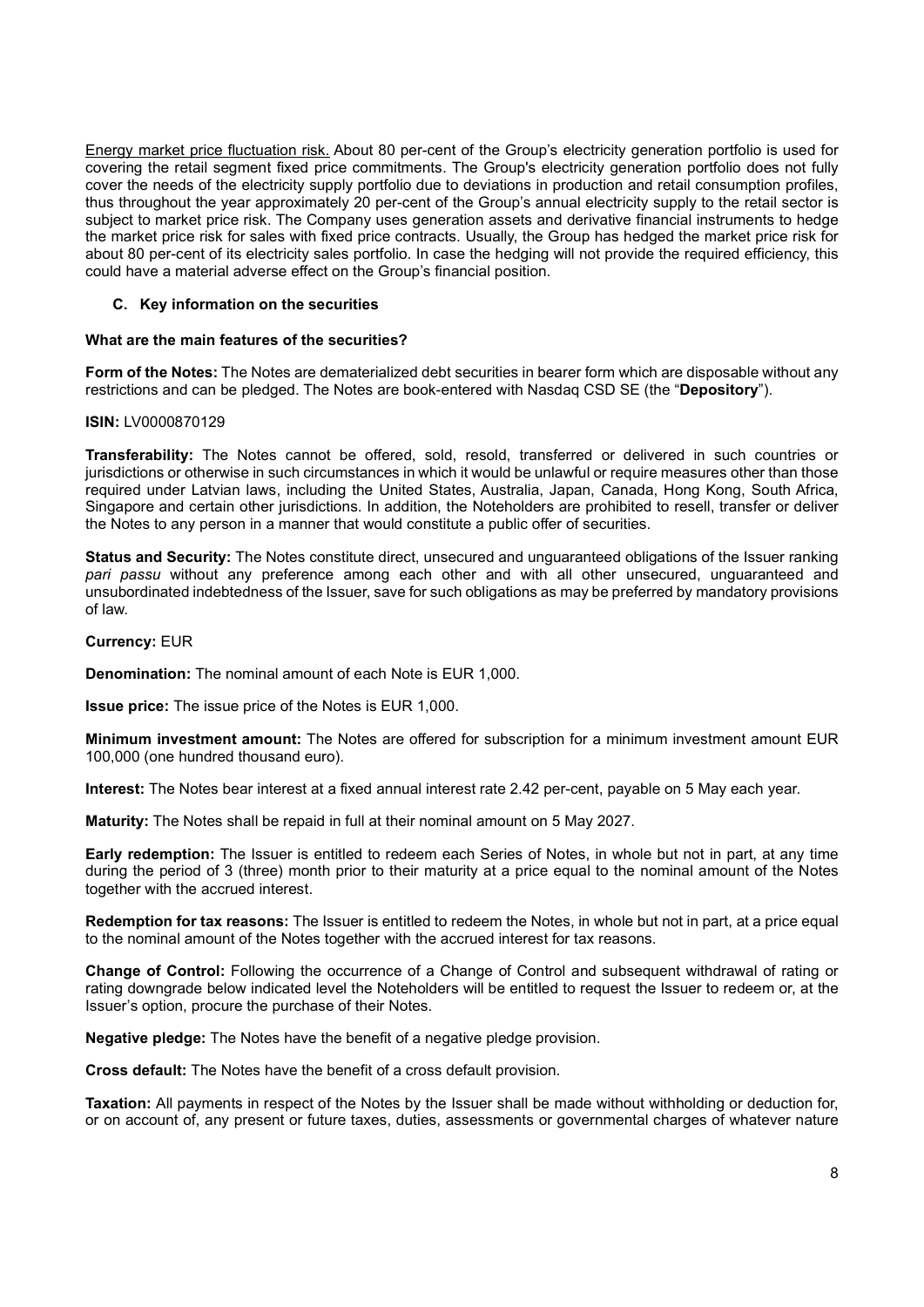("Taxes"), unless the withholding or deduction of the Taxes is required by the laws of the Republic of Latvia. In such case, the Issuer shall pay such additional amounts as will result in receipt by the Noteholders after such withholding or deduction of such amounts as would have been received by them had no such withholding or deduction been required, except that no such additional amounts shall be payable in respect of any Note held by or on behalf of a Noteholder which is liable to such Taxes in respect of such Note by reason of its having some connection with the Republic of Latvia other than the mere holding of the Note.

#### Governing law: Latvian law.

Dispute resolution: Any disputes relating to or arising in relation to the Notes shall be settled solely by the courts of the Republic of Latvia of competent jurisdiction.

#### Where will the securities be traded?

Application will be made to Akciju sabiedrība "Nasdaq Riga", registration number: 40003167049, legal address: Valnu 1, Riga, LV- 1050, Latvia ("Nasdaq Riga") for admitting the Notes to listing and trading on the Baltic Bond List of Nasdaq Riga according to the requirements of Nasdaq Riga not later than within three months after the Notes' issue date of the respective tranche.

#### What are the key risks that are specific to the securities?

Possibility to forfeit interest and principle amount invested. Should the Issuer become insolvent, legal protection proceedings or out-of-court legal protection proceedings of the Issuer are initiated during the term of the Notes, an investor may forfeit interest payable on, and the principle amount of, the Notes in whole or in part. An investor is always solely responsible for the economic consequences of its investment decisions.

No guarantee or security. The Notes will not constitute an obligation of anyone other than the Issuer and they will not be guaranteed. No one other than the Issuer will accept any liability whatsoever in respect of any failure by the Issuer to pay any amount due under the Notes. The Notes are unsecured debt instruments and the Noteholders would be unsecured creditors in the event of the Issuer's insolvency.

Claims cannot be enforced against the Issuer's key assets. The Issuer holds a number of assets which under applicable laws of the Republic of Latvia can be owned only by the Issuer, the Issuer's wholly-owned subsidiaries or the companies that are wholly-owned by the state. As a consequence, such assets are not transferable to any other party except for the Issuer, its subsidiaries or the companies that are wholly-owned by the state. Section 20.<sup>1</sup> (2) of the Energy Law (in Latvian - Enerģētikas likums) lists the following non-transferable assets: (i) Plavinas, Kegums and Riga HPPs on the River Daugava; (ii) Latvenergo AS CHPP-1 and Latvenergo AS CHPP-2; and (iii) electricity distribution grid, telecommunication grid and equipment owned by the Issuer. Because of their nontransferable nature, no claims, either on the ground of the Notes or otherwise, can be enforced against these assets. Furthermore, in case of the Issuer's insolvency these assets will not be used for settling the creditors' claims.

#### D. Key information on the offer of securities to the public and the admission to trading on a regulated market

#### Under which conditions and timetable can I invest in this security?

#### Placement period

The placement period of the Notes is 28 April 2022 from 9.00 am to 2.00 pm Riga time (the "Placement Period"). The Issuer may decide on shortening or lengthening the Placement Period.

#### Submission of purchase orders

The investors wishing to purchase the Notes shall submit their orders to Luminor Bank AS or Swedbank AB (publ) (the "Dealers") to purchase the Notes (the "Purchase Orders") at any time during the Placement Period.

Total amount of the Notes to be purchased and provided in each Purchase Order shall be no less than the Minimum Investment Amount.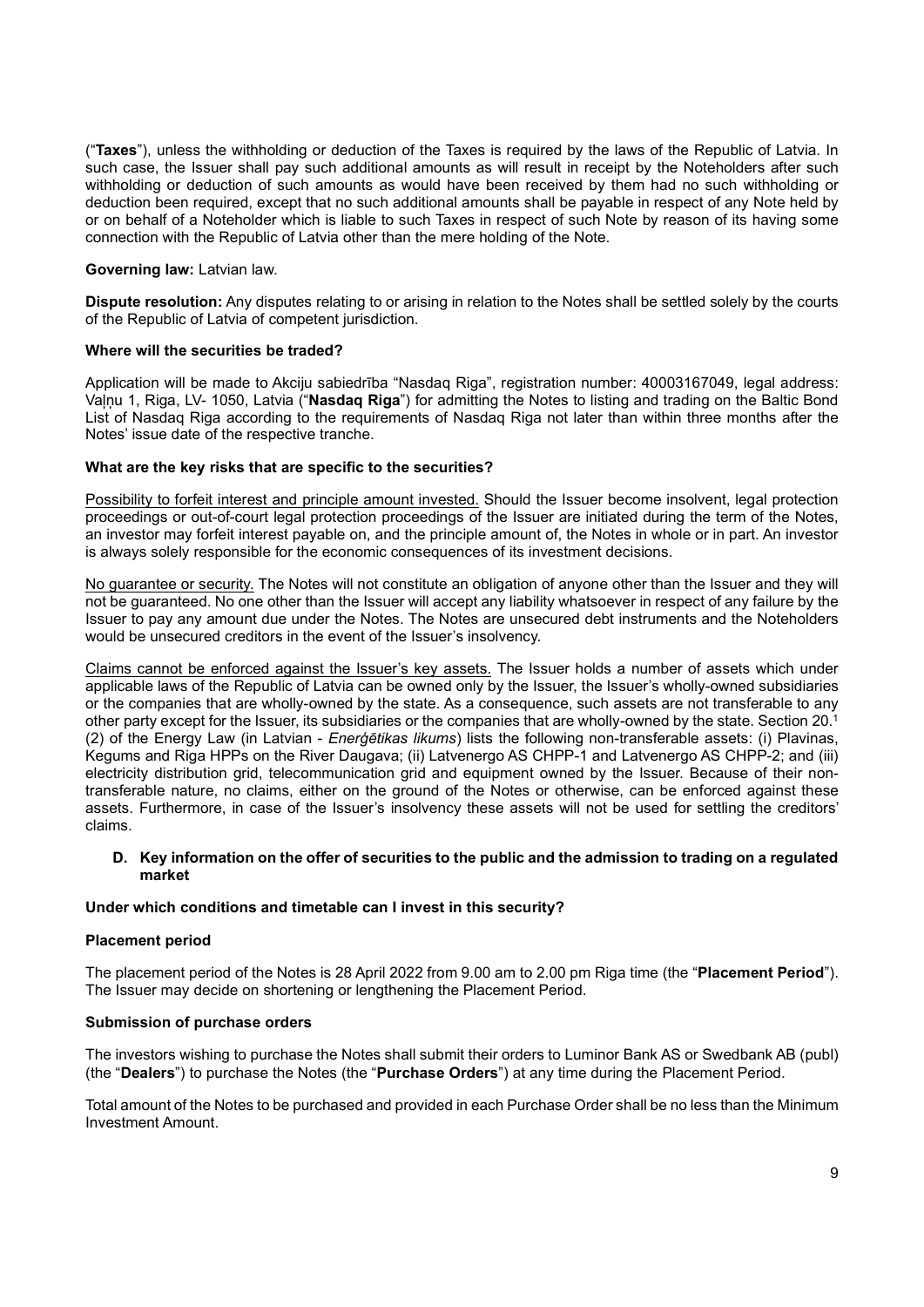Purchase Orders by the same legal entity or person will be aggregated into one if all order parameters (except the purchase amount) are the same. All Purchase Orders are binding and irrevocable commitment to acquire the allotted Notes.

#### Cancelation

On the same Business Day following the Placement Period the Issuer will decide whether to proceed with the issuance of the Notes of a respective Tranche or cancel the issuance. In case the issuance of the Notes of a respective Tranche is cancelled, the Issuer will publish an announcement on the Issuer's website www.latvenergo.lv.

#### Allotment

The Issuer in consultation with the Dealers will decide on allotment of the Notes to the Investors. The Issuer reserves a right to reject any Purchase Order, in whole or in part, at its sole discretion.

The Dealers shall send to each investor by way of e-mail or through Bloomberg system a confirmation which will contain information on the extent of satisfaction or rejection of the Purchase Order submitted by the investor, the number of Notes allotted to the investor and the amount (price) payable for the Notes.

#### **Settlement**

The settlement for the Notes will take place on the Issue Date and will be carried out by Luminor Bank AS in accordance with the DVP (Delivery vs Payment) principle pursuant to the applicable rules of the Depository.

All paid up Notes shall be treated as issued. The Notes which are not paid up shall be cancelled.

#### Information about issue results

Information about the issue results of the Notes will be published on the Issuer's website www.latvenergo.lv within 1 (one) Business Day following the Issue Date.

#### Estimated expenses charged to the Investors

No expenses or taxes will be charged to the investors by the Issuer in respect to the issue of the Notes. However, the investors may be obliged to cover expenses which are related to the opening of securities accounts with the credit institutions or investment brokerage firms, as well as commissions which are charged by the credit institutions or investment brokerage firms in relation to the execution of the investor's purchase or selling orders of the Notes, the holding of the Notes or any other operations in relation to the Notes. Neither the Issuer, nor the Arrangers or the Dealers shall compensate the Noteholders for any such expenses.

## Why is this prospectus being produced?

#### Use of proceeds

The Issuer expects to receive net proceeds of up to EUR 100,000,000 from the issue of Notes. The Issuer will apply an amount equivalent to the net proceeds from such issue of Notes specifically to finance or refinance, in part or in full, projects in renewable energy and related infrastructure, energy efficiency and environmentally sustainable management of living natural resources and land use, as set out in the Green Bond Framework available on the Issuer's website www.latvenergo.lv.

## **Underwriting**

The Notes will not be underwritten.

## Conflicts of interest

The Issuer is not aware of any conflicts of interest pertaining to the offer of Notes or admission of Notes to trading.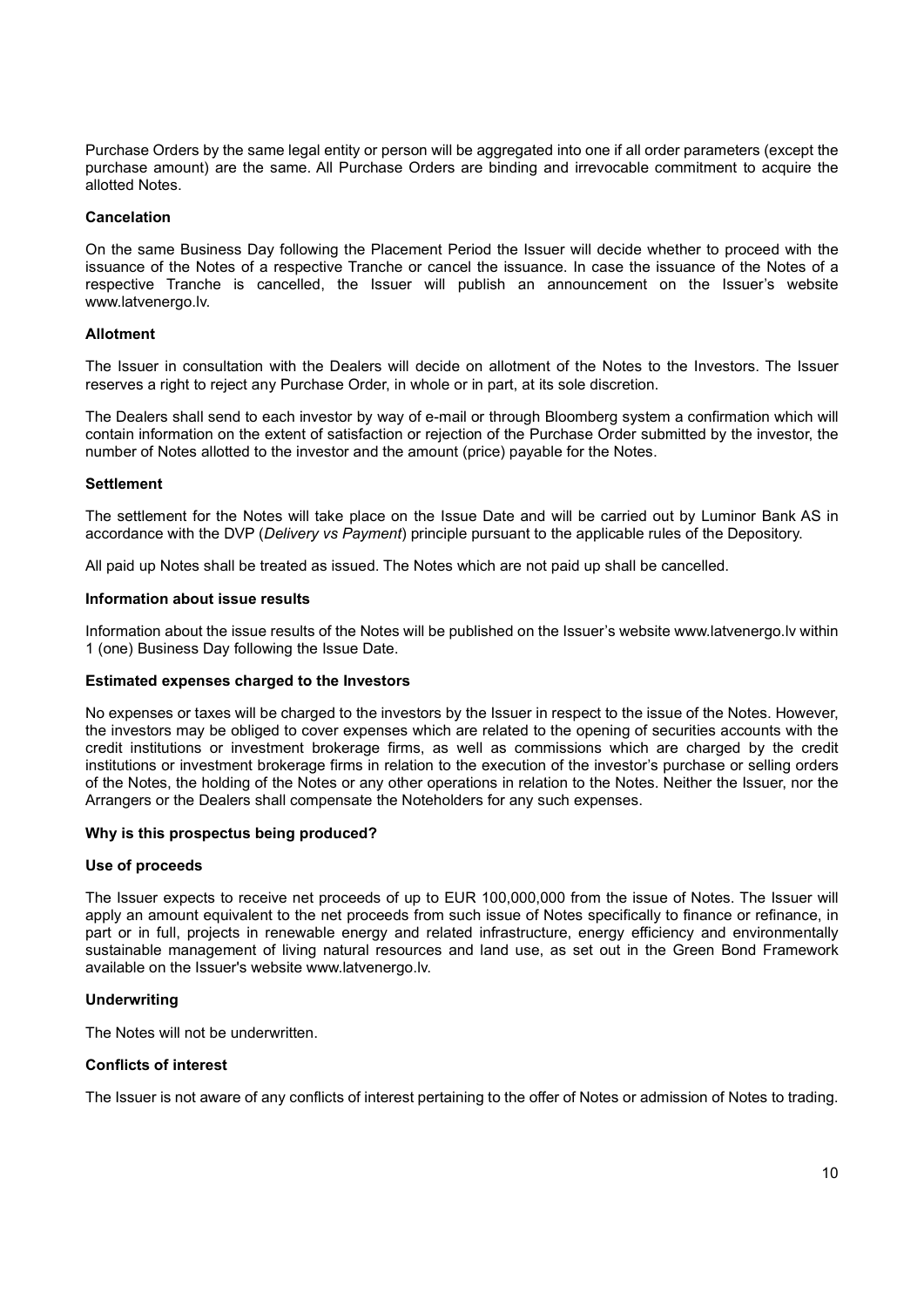# PIELIKUMS – KONKRĒTĀS EMISIJAS KOPSAVILKUMS

# A. Ievads un brīdinājumi

Šis kopsavilkums ("Kopsavilkums") ir jālasa kā Pamatprospekta ievads, un jebkurš lēmums ieguldīt Obligācijās ir jābalsta uz ieguldītāja vērtējumu par visu Pamatprospektu kopumā. Civiltiesiskā atbildība saistībā ar šo Kopsavilkumu gulstas tikai uz tām personām, kas sagatavojušas Kopsavilkumu, tostarp veikušas jebkādu tā tulkojumu, bet tikai tādā gadījumā, ja Kopsavilkums ir maldinošs, neprecīzs vai, lasot to kopā ar pārējām Pamatprospekta daļām, pretrunīgs, vai, ja, lasot to kopā ar pārējām Pamatprospekta daļām, nav sniegta pamatinformācija, lai palīdzētu ieguldītājiem apsvērt, vai ieguldīt Obligācijās. Ieguldīšana Obligācijās ir saistīta ar riskiem, un ieguldītājs var zaudēt visu ieguldīto kapitālu vai tā daļu. Ja tiesā ir celta prasība par Pamatprospektā ietverto informāciju, ieguldītājam saskaņā ar valsts tiesībām var būt jāsedz Pamatprospekta tulkošanas izmaksas pirms tiesvedības sākšanas.

| Obligāciju nosaukums un<br>starptautiskais vērtspapīru<br>identifikācijas numurs (ISIN):             | AS "Latvenergo" EUR 100,000,000 2,42 procentu Obligācijas ar<br>dzēšanas termiņu 2027.gadā, ISIN: LV0000870129 ("Obligācijas")                                                                                                                                                                                                                           |
|------------------------------------------------------------------------------------------------------|----------------------------------------------------------------------------------------------------------------------------------------------------------------------------------------------------------------------------------------------------------------------------------------------------------------------------------------------------------|
| Emitenta identitāte un<br>kontaktinformācija, kā arī<br>juridiskās personas identifikators<br>(LEI): | AS "Latvenergo", akciju sabiedrība, kas ir reģistrēta Latvijas<br>Republikas komercreģistrā ar reģistrācijas numuru: 40003032949, LEI:<br>213800DJRB539Q1EMW75, juridiskā adrese: Pulkveža Brieža iela 12,<br>Rīga, LV-1230, tālrunis: +371 67 728 222, e-pasts: info@latvenergo.lv,<br>tīmekļa vietne: www.latvenergo.lv ("Emitents" vai "Sabiedrība"). |
| Kompetentās iestādes, kas<br>apstiprinājusi Pamatprospektu,<br>identitāte un kontaktinformācija:     | Finanšu un kapitāla tirgus komisija ("FKTK"), Kungu iela 1, Rīga, LV-<br>1050, Latvija, tālrunis: +371 2 6515221, e-pasts: fktk@fktk.lv.                                                                                                                                                                                                                 |
| Pamatprospekta apstiprināšanas<br>datums Emitenta valdē:                                             | 2022. gada 20. aprīlis                                                                                                                                                                                                                                                                                                                                   |
| Pamatprospekta apstiprināšanas<br>datums FKTK:                                                       | 2022. gada 26. aprīlis                                                                                                                                                                                                                                                                                                                                   |

# B. Pamatinformācija par Emitentu

## Kas ir vērtspapīru Emitents?

AS "Latvenergo", akciju sabiedrība, kas ir dibināta un darbojas saskaņā ar Latvijas Republikas tiesību aktiem, reģistrēta Latvijas Republikas komercreģistrā ar reģistrācijas numuru: 40003032949, juridiskā adrese: Pulkveža Brieža iela 12, Rīga, LV-1230. AS "Latvenergo" LEI ir 213800DJRB539Q1EMW75.

## Galvenās darbības jomas

Sabiedrības un tās meitas sabiedrību ("Koncerns") darbība ir organizēta divos darbības segmentos: (i) ražošana un tirdzniecība; un (ii) sadale. Ražošanas un tirdzniecības segments ietver elektroenerģijas un siltumenerģijas ražošanu, ko veic Sabiedrība un SIA "Liepājas enerģija", kā arī elektroenerģijas un dabasgāzes tirdzniecību Baltijas valstīs, ko nodrošina Sabiedrība un tās meitas sabiedrības Elektrum Eesti OÜ un Elektrum Lietuva, UAB, un obligātā elektroenerģijas iepirkuma administrēšanu Latvijā, ko nodrošina meitas sabiedrība SIA "Enerģijas publiskais tirgotājs". Sadales segments nodrošina elektroenerģijas sadales pakalpojumus Latvijā. Pakalpojumus nodrošina Sabiedrības meitas sabiedrība AS "Sadales tīkls", kas ir valsts lielākais sadales sistēmas operators. Līdz 2020. gada 9. jūnijam Koncerna darbības ietvēra arī trešo segmentu - pārvades sistēmas aktīvu nomu. 2020.gada 10.jūnijā Sabiedrības meitas uzņēmums AS "Latvijas elektriskie tīkli" (pārvades sistēmas aktīvu īpašnieks un šī segmenta pakalpojumu sniedzējs) tika nodalīts no Koncerna.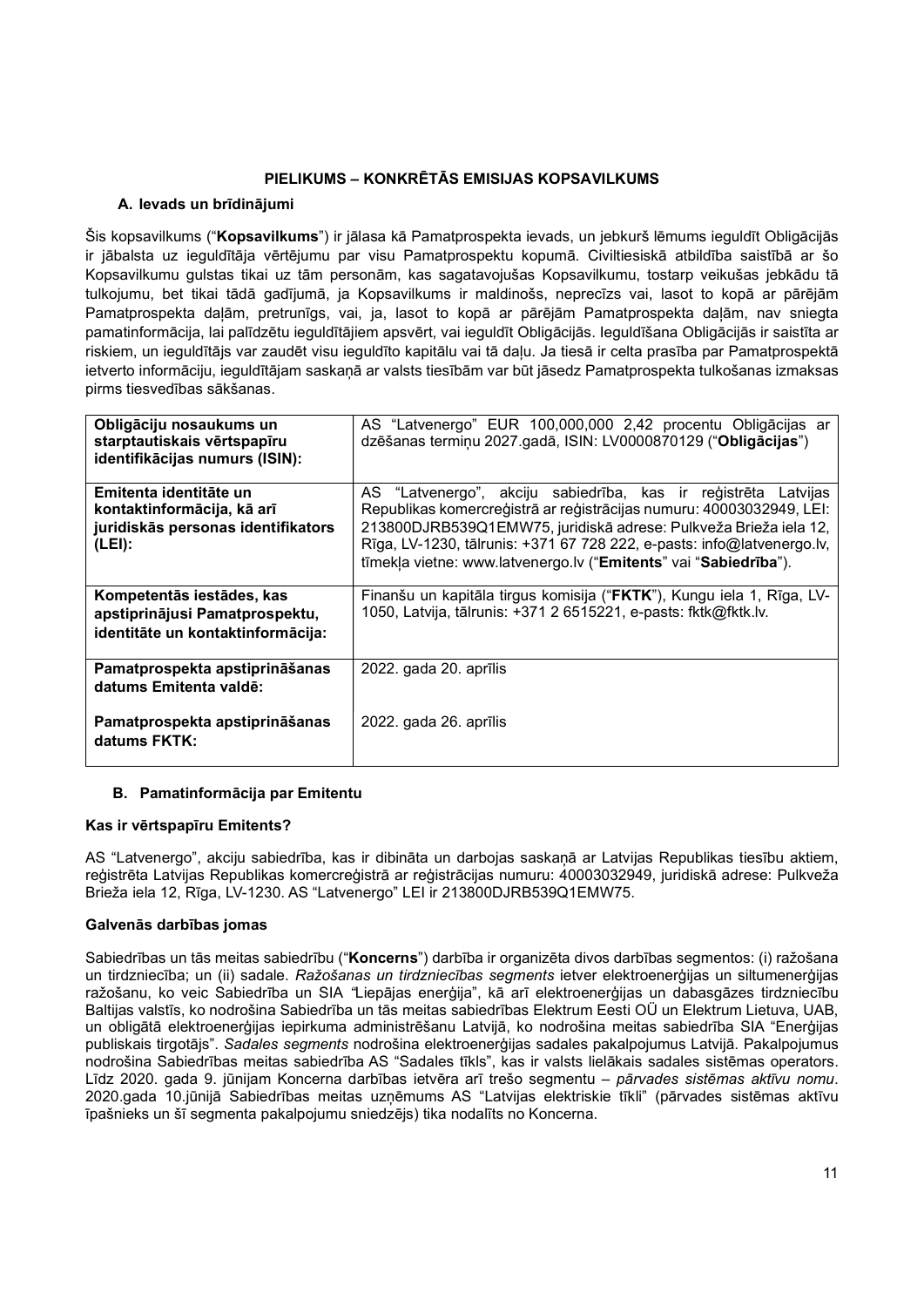## Akcionārs

Visas Sabiedrības akcijas pieder Latvijas Republikai. Sabiedrības akciju turētājs ir Latvijas Republikas Ekonomikas ministrija. Akcionāra intereses akcionāru sapulcēs pārstāv Ekonomikas ministrijas valsts sekretārs vai kāda cita tā pilnvarota persona.

## Valde

Sabiedrības padome sastāv no padomes priekšsēdētāja Ivara Golsta, padomes priekšsēdētāja vietnieka Kaspara Rokena un šādiem padomes locekļiem – Toms Siliņš, Aigars Laizāns un Gundars Ruža.

Sabiedrības valde sastāv no valdes priekšsēdētāja Mārtiņa Čakstes un šādiem valdes locekļiem – Guntars Baļčūns, Kaspars Cikmačs, Dmitrijs Juskovecs un Harijs Teteris.

#### Revidents

Koncerna konsolidēto un Sabiedrības gada pārskatu par finanšu gadu, kas noslēdzās 2020.gada 31.decembrī, ir revidējusi PricewaterhouseCoopers SIA, reģistrācijas numurs: 40003142793, juridiskā adrese: Kr. Valdemāra iela 21-21, Rīga, LV – 1010, Latvija. PricewaterhouseCoopers SIA ir iekļauta Latvijas Zvērinātu revidentu asociācijas uzturētajā Zvērinātu revidentu komercsabiedrību reģistrā, un tai ir izsniegta zvērinātu revidentu komercsabiedrības licence Nr.5.

Koncerna konsolidēto un Sabiedrības gada pārskatu par finanšu gadu, kas noslēdzās 2021.gada 31.decembrī, ir revidējusi ERNST & YOUNG BALTIC SIA, reģistrācijas numurs: 40003593454, juridiskā adrese: Muitas iela 1A, Rīga, LV-1010, Latvija. ERNST & YOUNG BALTIC SIA ir iekļauta Latvijas Zvērinātu revidentu asociācijas uzturētajā Zvērinātu revidentu komercsabiedrību reģistrā, un tai ir izsniegta zvērinātu revidentu komercsabiedrības licence Nr.17.

#### Kāda ir galvenā finanšu informācija par Emitentu?

Turpmākajā tabulā sniegts Koncerna konsolidēto finanšu rādītāju un galveno darbības rādītāju kopsavilkums par finanšu gadiem, kas noslēdzās 2020.gada 31.decembrī un 2021.gada 31.decembrī. Tabulā ietvertā informācija ir izvilkums (neveicot nekādus būtiskus labojumus) no revidētājiem Koncerna konsolidētajiem un Sabiedrības gada pārskatiem par finanšu gadiem, kas noslēdzās 2020. gada 31.decembrī un 2021.gada 31.decembrī, un ir lasāma kopsakarā ar tiem. Koncerna konsolidētie un Sabiedrības gada pārskati ir sagatavoti saskaņā ar Starptautiskajiem finanšu pārskatu standartiem (IFRS).

|                                                | Gads, kas noslēdzās 31. decembrī |       |       |
|------------------------------------------------|----------------------------------|-------|-------|
|                                                |                                  | 2020  | 2021  |
| Galvenie finanšu dati (Koncerns)               |                                  |       |       |
| leņēmumi*                                      | $€$ milj.                        | 773   | 1,065 |
| EBITDA *                                       | $€$ milj.                        | 278   | 199   |
| Saimnieciskās darbības peļņa *                 | $€$ milj.                        | 121   | 82    |
| Pārskata gada peļņa                            | $€$ milj.                        | 116   | 72    |
| Aktīvi                                         | $€$ milj.                        | 3,359 | 3,476 |
| Pašu kapitāls                                  | $€$ milj.                        | 2,118 | 2,123 |
| Koriģēts FFO                                   | $€$ milj.                        | 269   | 220   |
| Neto aizņēmumi *                               | $€$ milj.                        | 556   | 698   |
| Koriģēts<br>FFO<br>pret<br>neto<br>aiznēmumiem | procenti                         | 48    | 35    |
| Kapitālieguldījumi                             | $€$ milj.                        | 169   | 127   |
| Pašu kapitāla atdeve (ROE)                     | procenti                         | 5.3   | 3.4   |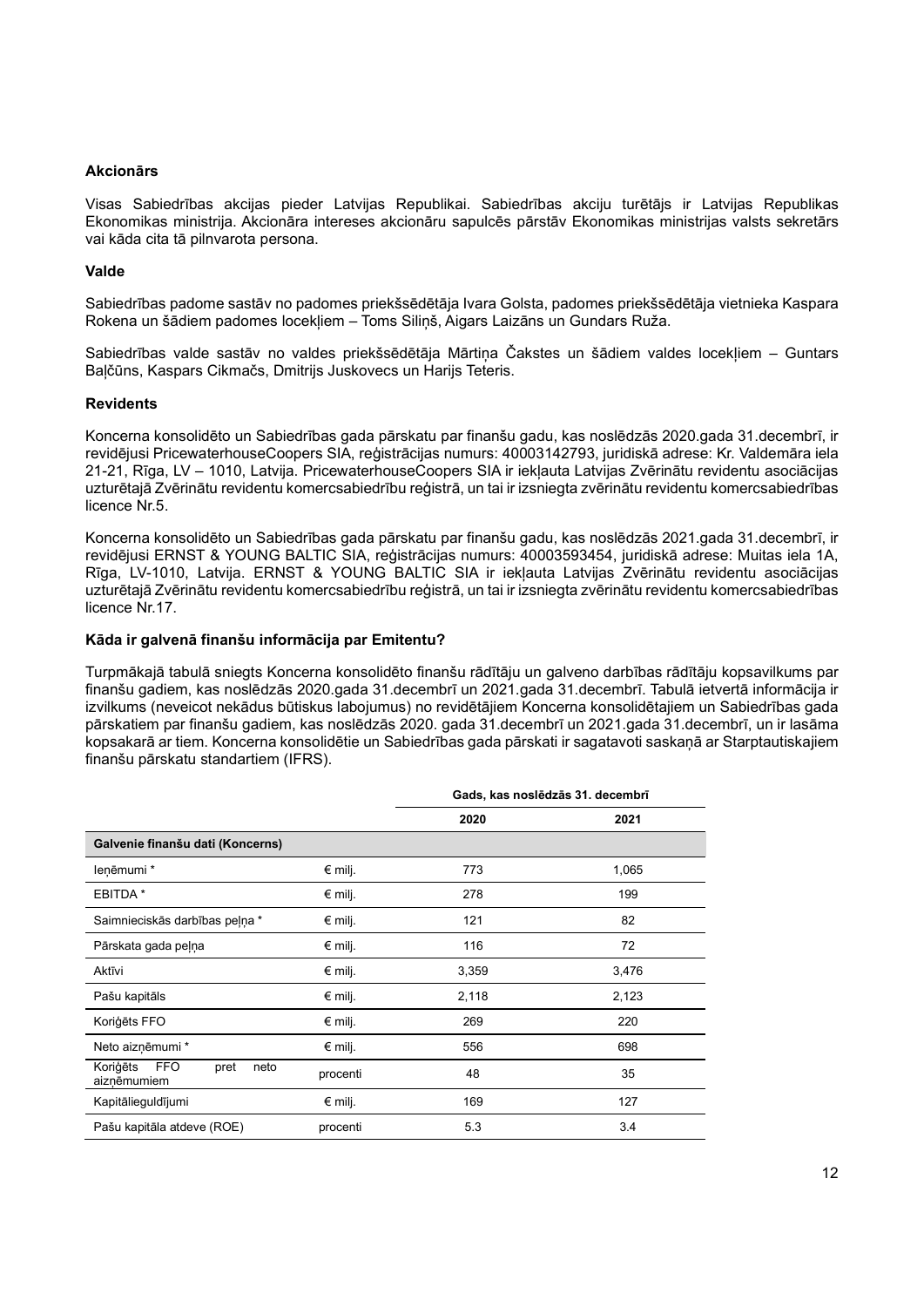| ROE bez sadales                                | procenti   | 7.7   | 5.5   |
|------------------------------------------------|------------|-------|-------|
| Neto<br>aizņēmumi<br>pašu<br>pret<br>kapitālu* | procenti   | 26    | 33    |
| Neto aizņēmumi pret EBITDA *                   | reizes     | 2.0   | 3.2   |
| Neto naudas plūsma (Koncerns)                  |            |       |       |
| - no pamatdarbības                             | $€$ milj.  | 291   | 132   |
| - no finansēšanas darbības                     | $€$ milj.  | (267) | (49)  |
| - no ieguldīšanas darbības                     | $€$ milj.  | (46)  | (86)  |
|                                                |            |       |       |
| Saimnieciskās darbības rādītāji (Koncerns)     |            |       |       |
| Pārdotā elektroenerģija, ieskaitot:            | <b>GWh</b> | 8,854 | 9,260 |
| Mazumtirdzniecībā 1)                           | <b>GWh</b> | 6,394 | 6,706 |
| Vairumtirdzniecība <sup>2)</sup>               | <b>GWh</b> | 2,460 | 2,554 |
| Mazumtirdzniecībā<br>pārdotā<br>dabasgāze      | <b>GWh</b> | 516   | 1,026 |
| Saražotā elektroenerģija                       | GWh        | 4,249 | 4,517 |

(\*) Neietverot pārtraukto darbību (pārvades sistēmas aktīvu noma). 2020.gada 10.jūnijā pārvades sistēmas aktīvi tika nodalīti no Koncerna

3) Iekļaujot saimniecisko patēriņu 4) Tai skaitā obligātā iepirkuma ietvaros iepirktās enerģijas pārdošana Nord Pool

Revidentu ziņojumos par Koncerna konsolidētajiem un Sabiedrības gada pārskatiem par finanšu gadiem, kas noslēdzās 2020.gada 31.decembrī un 2021.gada 31.decembrī, nav ietverti būtiski iebildumi.

## Kādi ir Emitentam raksturīgie būtiskākie riski?

Ģeopolitisku notikumu ietekme uz saimnieciskās darbības rezultātiem. 2022. gada 24. februārī Krievija uzsāka militāru iebrukumu Ukrainā. Tas ir radījis būtisku nestabilitāti globālajos kredītu tirgos un globālajā ekonomikā. Kaut arī Pamatprospekta apstiprināšanas datumā pret Krieviju un Baltkrieviju noteiktie ierobežojošie pasākumi nav atstājuši būtisku ietekmi uz Koncerna darbību, jaunu sankciju pakešu ieviešana, vispārējā ekonomiskās situācijas pasliktināšanās un citi ar ģeopolitiskiem notikumiem saistīti aspekti var ietekmēt Koncerna saimnieciskās darbības rezultātus.

Ar Daugavas hidroelektrostaciju darbību saistītie ģeotehniskie riski. Lielāko daļu elektroenerģijas Sabiedrība saražo valsts trijās lielākajās hidroelektrostacijās ("HES") – Pļaviņu HES, Rīgas HES un Ķeguma HES. Hidroelektrostaciju darbība ir saistīta ar ekspluatācijas riskiem, kas var novest pie fiziskiem bojājumiem, tehniskas dabas traucējumiem, atbildību pret trešajām personām, kaitējumu videi un citiem bojājumiem vai zaudējumiem. Šāda riska iestāšanās var pakļaut Koncernu kompensācijas prasībām un radīt papildu darbības izmaksas, tādejādi nelabvēlīgi ietekmējot Koncerna finansiālo stāvokli un Emitenta spēju izpildīt no Obligācijām izrietošās saistības.

Termoelektrostaciju bojājumu risks. Lielāko daļu Sabiedrības saražotā siltumenerģijas apjoma saražo divās termoelektrostacijās ("TEC"). Ugunsgrēka vai eksplozijas gadījumā pastāv risks pilnībā zaudēt TEC vai kādu tā energobloku. Šāda riska iestāšanās var pakļaut Koncernu kompensācijas prasībām un radīt papildu darbības izmaksas, tādejādi nelabvēlīgi ietekmējot Koncerna finansiālo stāvokli un Emitenta spēju izpildīt no Obligācijām izrietošās saistības.

Resursu piegādes traucējumu risks. Koncerna darbība ir atkarīga no pastāvīgām un komerciāli atbilstošām dabasgāzes resursu piegādēm, kas nepieciešamas TEC darbībai un elektroenerģijas piegādei. Risks, ka nepieciešamās piegādes varētu būt nepieejamas vai tās varētu būt pieejamas tikai uz komerciāli neizdevīgiem nosacījumiem, ietekmētu TEC darbības režīmu un Koncerna rentabilitāti.

Baltijas valstu energosistēma šobrīd tehniski ir daļa no Krievijas integrētās energosistēmas/vienotās energosistēmas (IPS/UPS). Ņemot vērā, ka Baltijas valstis joprojām ir daļa no IPS/UPS sistēmas, pastāv risks, ka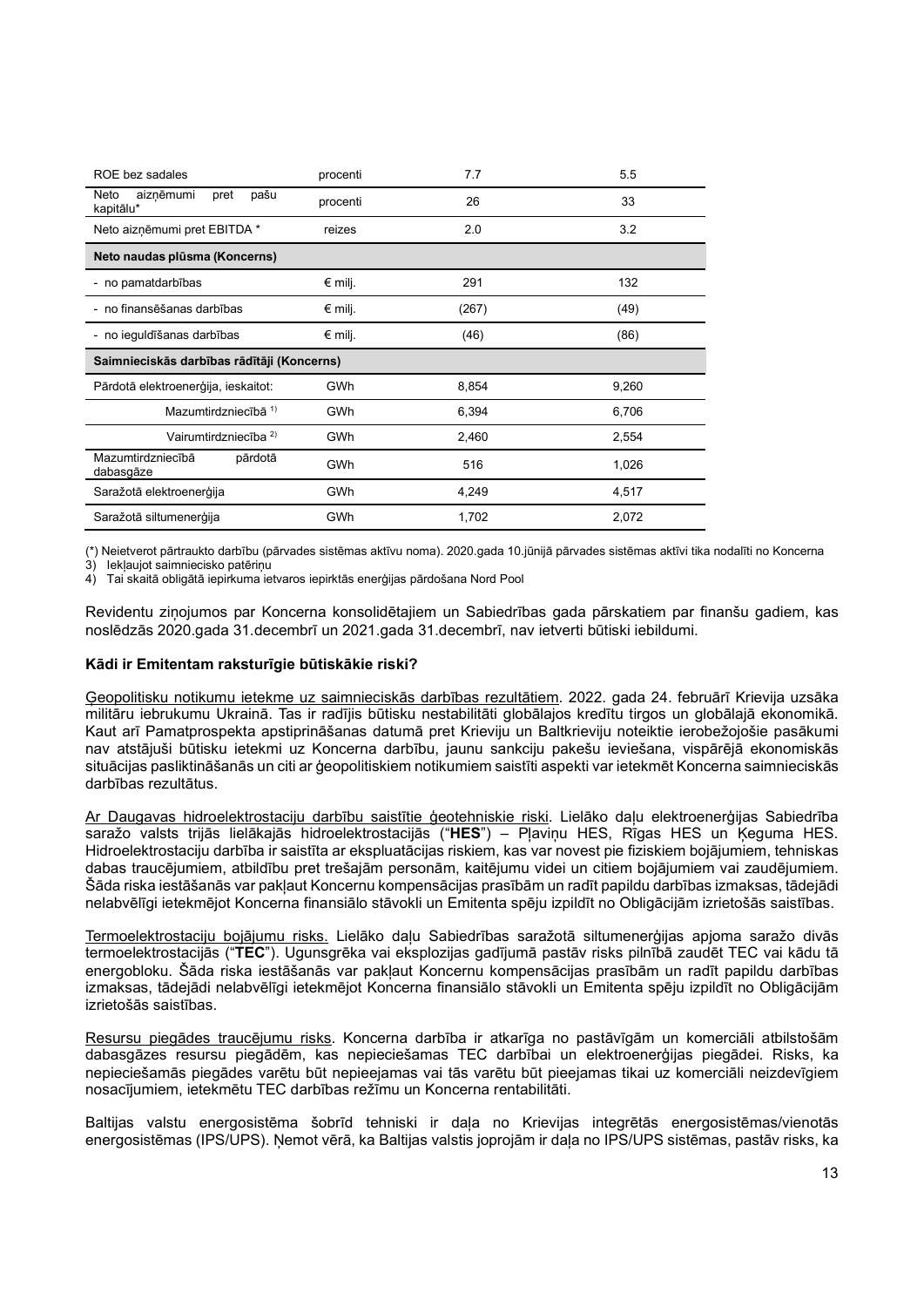Krievija pirms plānotā laika var desinhronizēt Baltijas valstu energosistēmu no IPS/UPS sistēmas. Ja tā notiktu, tas varētu radīt papildu gāzes patēriņu un ar atšķirīga TEC darbības režīma nepieciešamību saistītas izmaksas.

Visi iepriekš minētie apsvērumi var nelabvēlīgi ietekmēt Koncerna saimniecisko darbību un finansiālo stāvokli.

Obligātās iepirkumu komponentes un jaudas maksājumu atbalsta sistēmas atcelšana. Spēkā esošie Latvijas Republikas tiesību akti piešķir Sabiedrības meitas sabiedrībai SIA "Enerģijas publiskais tirgotājs" tiesības veikt obligātā iepirkuma administrēšanas funkcijas. Ņemot vērā politisko apņemšanos samazināt obligātā iepirkuma komponentes klātbūtni patērētāju elektroenerģijas rēķinos Latvijā, pastāv risks, ka obligātā iepirkuma izmaksas varētu tikt samazinātas uz Koncerna rēķina. Grozījumi spēkā esošajā obligātā iepirkuma tiesiskajā regulējumā, kā rezultātā tiktu ieviestas izmaiņas obligātā iepirkuma administrēšanas procesā vai arī radītu situāciju, ka radušās obligātās iepirkuma izmaksas nevar atgūt pilnā apmērā, var būtiski negatīvi ietekmēt Koncerna finansiālo stāvokli.

Sankciju risks. Koncernam jāievēro Starptautisko un Latvijas Republikas nacionālo sankciju likums, kā arī starptautiskās sankcijas (ANO, ES, ASV). Krievijas iebrukums Ukrainā ir radījis bezprecedenta ES un ASV valdības sankcijas pret Krievijas un Baltkrievijas juridiskajām un fiziskajām personām. Ņemot vērā, ka, reaģējot uz Krievijas militāro iebrukumu Ukrainā, ES un ASV turpina noteikt jaunas sankcijas, tas, iespējams, var novest pie Koncerna pašreizējo partneru vai to akcionāru iekļaušanas sankciju sarakstos, un tādējādi radīt noteiktus ekonomiskus zaudējumus apturētu līgumu vai projektu dēļ. Latvijas nacionālo sankciju vai starptautisko organizāciju (ANO, ES, ASV) sankciju neievērošana Koncernam var radīt būtiskas tiesiskas un reputācijas sekas, tostarp naudas sodus, kā arī krimināltiesiskus un civiltiesiskus sodus.

Izmaiņas tiesību aktos. Koncerns ir atkarīgs no tiesiskās vides tirgos, kuros tas darbojas, un no politiskiem un sociāliem lēmumiem šajos tirgos, kā arī Eiropas Savienībā. Jaunu normatīvo noteikumu pieņemšana pakļauj Koncernu papildu izmaksām un saistībām, kas var nelabvēlīgi ietekmēt Koncerna finansiālo stāvokli, kā arī radīt normatīvo noteikumu neievērošanas risku.

Koncerna aizņēmumu portfeļa piespiedu pirmstermiņa atmaksas risks. Koncerna noslēgtie ilgtermiņa aizdevuma līgumi un obligāciju dokumentācija ietver noteiktus finanšu nosacījumus un citus apliecinājumus un saistības, kuru pārkāpšana varētu novest pie saistību neizpildes gadījuma iestāšanās un izsniegto aizdevumu un emitēto obligāciju pirmstermiņa atmaksas pienākuma.

Makroekonomiskās situācijas ietekme uz darbības rezultātiem. Koncerna darbības rezultāti ir atkarīgi no Latvijas makroekonomiskās situācijas. Koncerna darbību jo īpaši ietekmē tādi faktori kā Latvijas IKP līmenis, rūpnieciskās ražošanas līmenis, inflācijas līmenis, degvielas cenas, bezdarba līmenis, svārstības patērētāju labklājības līmenī un Latvijas Republikas fiskālā politika. COVID-19 ir ietekmējis noskaņojumu attiecībā uz ieguldījumu veikšanu pasaules līmenī, izraisot būtisku nestabilitāti pasaules kapitāla tirgos, un Krievijas iebrukums Ukrainā un Rietumu reakcija neapšaubāmi ietekmēs Latvijas ekonomiku. Jebkura nelabvēlīga ietekme uz ekonomiku var ietekmēt Koncerna darbību, kā arī tā finansiālo stāvokli.

Kapitālieguldījumu projektu risks. Koncerns ir izveidojis kapitālieguldījumu programmu, kas ir paredzēta Koncerna ražošanas iekārtu, kā arī sadales sistēmu aktīvu modernizācijai. Pastāv risks, ka radīsies izmaksu pārsniegums, tiks kavēti projektu izpildes termini vai iestāsies kādi līdzīgi ar esošajiem vai potenciālajiem kapitālieguldījumu projektiem saistīti faktori, kas var būtiski nelabvēlīgi ietekmēt Koncerna darbību un finansiālo stāvokli.

Stratēģisko lēmumu risks. Vienlaicīgi ar kaimiņvalstu elektroenerģijas tirgu atvēršanu Koncerns uzsāka darbību Igaunijas un Lietuvas tirgos. Pastāv risks, ka Koncerna tirgus daļa var samazināties, kā arī risks, ka Koncerns nespēs sasniegt iecerēto tirgus daļas pieaugumu, kas tādējādi atstās nelabvēlīgu ietekmi uz Koncerna komercdarbību un finansiālo stāvokli. Turklāt pastāv arī risks, ka Koncerns varētu iziet no kāda no esošajiem tirgiem, ņemot vērā dažādus apsvērumus, ieskaitot ekonomiskos un stratēģiskos apsvērumus, kā arī ciest zaudējumus, ienākot jaunos tirgos. Šāda situācija var ietekmēt Koncerna darbību un finansiālo stāvokli.

Elektroenerģijas cenu svārstību risks. Aptuveni 80 procenti no Koncerna saražotās elektroenerģijas portfeļa tiek izmantoti mazumtirdzniecības sektora fiksēto cenu saistību segšanai. Ņemot vērā novirzes ražošanas un mazumtirdzniecības patēriņa profilos, Koncerna elektroenerģijas ražošanas portfelis pilnībā nenodrošina elektroenerģijas piegādes portfeļa vajadzības, tādejādi gada griezumā aptuveni 20 procenti no Koncerna gada elektroenerģijas piegādēm mazumtirdzniecības sektoram ir pakļautas tirgus cenas riskam. Sabiedrība izmanto ražošanas aktīvus un atvasinātos finanšu instrumentus, lai ierobežotu tirgus cenas risku darījumos ar fiksētas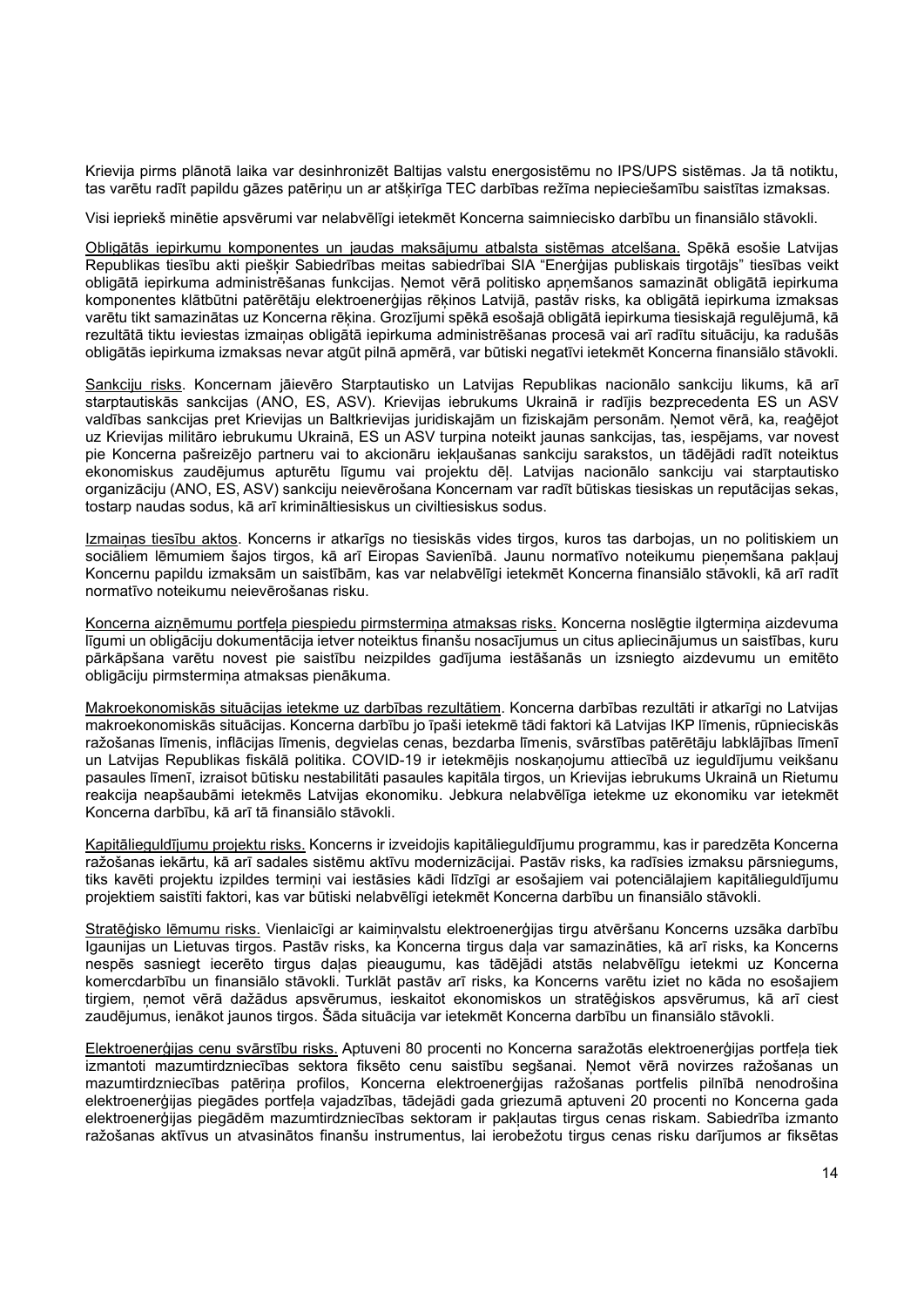cenas līgumiem. Parasti Koncerns ir ierobežojis tirgus cenu risku aptuveni 80 procentu apmērā no sava elektroenerģijas pārdošanas portfeļa. Gadījumā, ja riska ierobežošanas pasākumi nenodrošinās nepieciešamo efektivitāti, tas var būtiski nelabvēlīgi ietekmēt Koncerna finanšu stāvokli.

## Pamatinformācija par vērtspapīriem

#### Kādas ir vērtspapīru galvenās īpašības?

Obligāciju veids: Obligācijas ir dematerializēti uzrādītāja parāda vērtspapīri, kas var tikt atsavināti bez jebkādiem ierobežojumiem un var tikt iekīlāti. Obligācijas ir iegrāmatotas Nasdaq CSD SE ( "Depozitārijs").

## ISIN: LV0000870129

Pārvedamība: Obligācijas nevar tikt piedāvātas, pārdotas, tālākpārdotas, pārvestas vai nodotas tādās valstīs vai jurisdikcijās vai citādi tādos apstākļos, kur šādu pasākumu īstenošana ir prettiesiska vai paredz papildu pasākumu īstenošanu, kādi nav paredzēti Latvijas Republikas tiesību aktos, ieskaitot Amerikas Savienotās Valstis, Austrāliju, Japānu, Kanādu, Honkongu, Dienvidāfriku, Singapūru un atsevišķas citas jurisdikcijas. Tāpat Obligacionāriem ir aizliegts tālākpārdot, pārvest vai nodot Obligācijas kādai personai veidā, kas varētu tikt uzskatīts par vērtspapīru publisko piedāvājumu.

Statuss un nodrošinājums: Obligācijas veido tiešas, nenodrošinātas un bezgarantiju Emitenta saistības, kas kategorizējamas pari passu viena pret otru, kā arī attiecībā pret visām Emitenta nenodrošinātām, bezgarantiju un nesubordinētām parādsaistībām, neparedzot jebkādas priekšrocības, izņemot saistības, kas atbilstoši piemērojamo tiesību aktu prasībām uzskatāmas par prioritārām.

Valūta: EUR.

Nominālvērtība: Katras Obligācijas nominālvērtība ir EUR 1000.

Emisijas cena: Obligāciju emisijas cena ir EUR 1000.

Minimālā ieguldījuma summa: Minimālā ieguldījuma summa, parakstoties uz Obligācijām, ir EUR 100 000 (viens simts tūkstoši eiro).

Procentu likme: Par Obligācijām tiek aprēķināti procenti pēc fiksētas gada procentu likmes 2,42 procenti, kas ir maksājami katra gada 5.maijā.

Dzēšanas datums: Obligācijas tiek atmaksātas to nominālvērtībā pilnā apmērā 2027.gada 5.maijā.

Pirmstermina atpirkšana: Emitents ir tiesīgs jebkurā brīdī 3 (trīs) mēnešu periodā pirms noteiktā Obligāciju dzēšanas termiņa atpirkt katras Sērijas Obligācijas pilnībā, bet nevis kādu to daļu, par cenu, kas ir vienāda ar Obligāciju nominālvērtību kopā ar uzkrātajiem procentiem.

Atpirkšana, pamatojoties uz nodokļu apsvērumiem: Emitents ir tiesīgs atpirkt Obligācijas, pamatojoties uz nodokļu apsvērumiem, pilnībā, bet nevis kādu to daļu, par cenu, kas ir vienāda ar Obligāciju nominālvērtību kopā ar uzkrātajiem procentiem.

Kontroles maiņa: Kontroles maiņas gadījumā, kam seko kredītreitinga noņemšana vai samazināšana zem noteikta līmeņa, Obligacionāri ir tiesīgi pieprasīt no Emitenta atpirkt tiem piederošās Obligācijas vai pēc Emitenta ieskatiem nodrošināt tiem piederošo Obligāciju iegādi.

Ieķīlāšanas/apgrūtināšanas aizliegums (Negative pledge): Emitentam ir saistoši tā īpašuma ieķīlāšanas/apgrūtināšanas aizlieguma (negative pledge) noteikumi.

No kāda cita līguma izrietoša saistību neizpildes gadījuma iestāšanās (Cross default): Emitentam ir saistoši no kāda cita līguma izrietoša saistību neizpildes gadījuma iestāšanās (Cross default) noteikumi.

Nodokļi: Visi Emitenta maksājumi attiecībā uz Obligācijām tiek veikti, neieturot un neatskaitot jebkādus esošus vai potenciālos nodokļus, nodevas, aprēķinātās nodokļu summas vai valsts noteiktos maksājumus, neatkarīgi no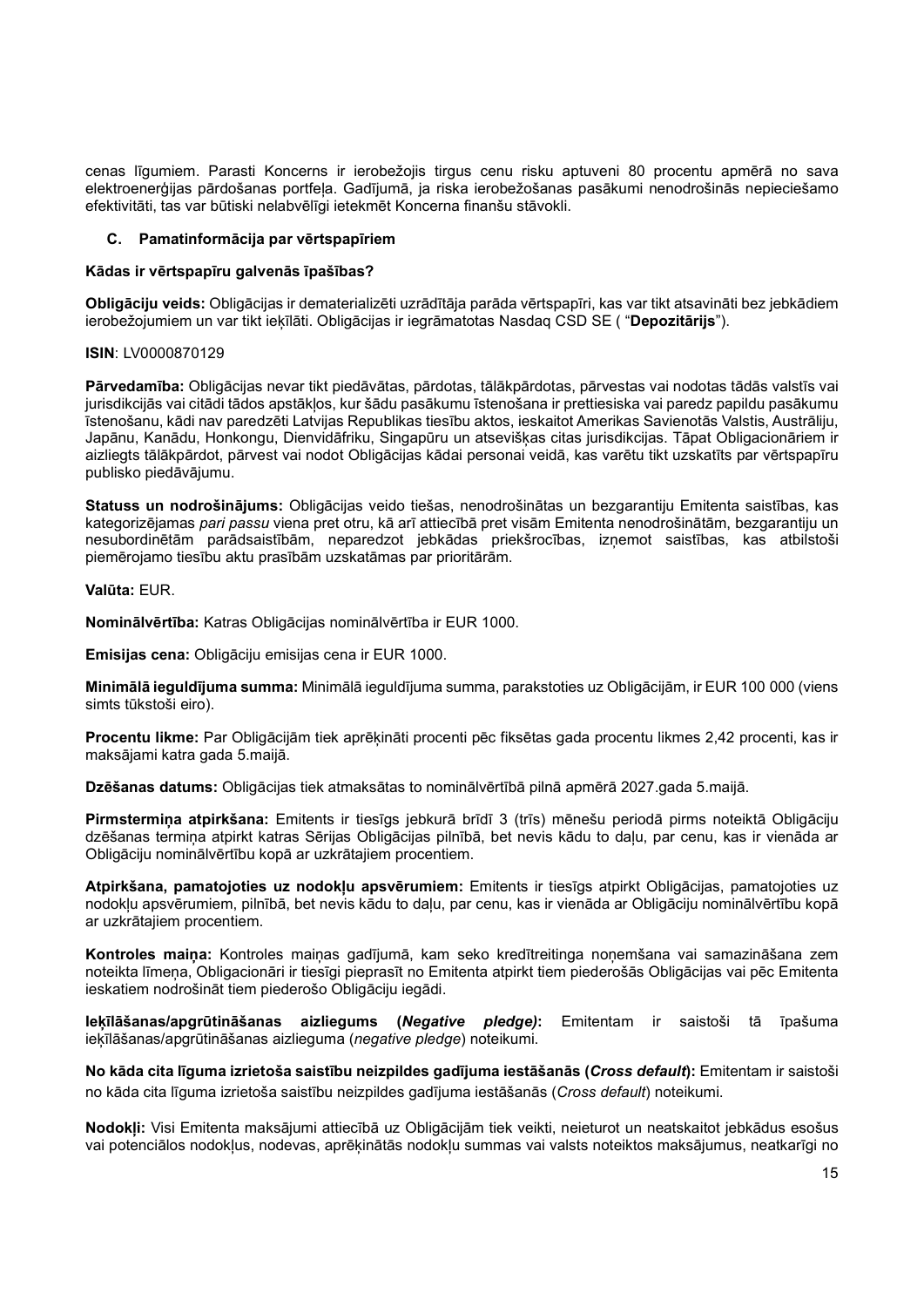to veida ("Nodokļi"), izņemot gadījumus, kad šādu Nodokļu ieturēšanu vai atskaitīšanu paredz Latvijas Republikas tiesību akti. Šādā gadījumā Emitents veic tādus papildu maksājumus, lai pēc šāda ieturējuma vai atskaitījuma, Obligacionāri saņemtu maksājumu tādā apmērā, kāds tiem pienāktos, ja šāds ieturējums vai atskaitījums netiktu piemērots, ar nosacījumu, ka attiecībā uz Obligacionāra vai tā vārdā turētām Obligācijām netiek maksātas šādas papildu summas, ja Obligacionārs tiek pakļauts šādām Nodokļu saistībām attiecībā uz Obligāciju, pamatojoties uz Obligacionāra cita veida saistību ar Latvijas Republiku, kas nav saistīta ar Obligāciju turēšanu.

## Piemērojamie tiesību akti: Latvijas Republikas tiesību akti.

Strīdu risināšana: Ikviens strīds, kas rodas saistībā ar vai izriet no Obligācijām, tiek risināts Latvijas Republikas tiesās pēc piekritības.

## Kur tiks tirgoti vērtspapīri?

Ne vēlāk kā trīs mēnešu laikā pēc attiecīgā Obligāciju laidiena emisijas dienas Akciju sabiedrībai "Nasdaq Riga", reģistrācijas numurs: 40003167049, juridiskā adrese: Valnu iela 1, Rīga, LV-1050, Latvija ("Nasdaq Riga") saskaņā ar Nasdaq Riga prasībām tiks iesniegts pieteikums par Obligāciju iekļaušanu Nasdaq Riga Baltijas Parāda vērtspapīru sarakstā un tirdzniecības uzsākšanu.

## Kādi ir vērtspapīriem raksturīgie būtiskie riski?

Procentu un ieguldītās pamatsummas zaudēšanas risks. Gadījumā, ja Obligāciju spēkā esamības laikā Emitents tiek atzīts par maksātnespējīgu, tiek uzsākts Emitenta tiesiskās aizsardzības process vai ārpustiesas tiesiskās aizsardzības process, ieguldītājs var zaudēt par Obligācijām uzkrātos procentus un ieguldīto pamatsummu pilnā apmērā vai kādu tās daļu. Tikai un vienīgi ieguldītājs ir atbildīgs par ekonomiskajām sekām, kas izriet no tā pienemtā lēmuma veikt ieguldījumu Obligācijās.

Garantijas vai nodrošinājuma neesamība. Obligācijas ir Emitenta nenodrošinātas saistības, kas nav pakļautas jebkādām garantijām. Tikai un vienīgi Emitents ir atbildīgs par tā nespēju izpildīt kādas no Obligācijām izrietošās maksājuma saistības, iestājoties to samaksas termiņam. Obligācijas ir nenodrošināti parāda instrumenti, un Emitenta maksātnespējas gadījumā Obligacionāri būs nenodrošinātie kreditori.

Nespēja vērst prasījumus pret Emitenta būtiskākajiem aktīviem. Emitentam pieder vairāki aktīvi, kas atbilstoši Latvijas Republikas tiesību aktos noteiktajai kārtībai var piederēt tikai Emitentam, tam pilnībā piederošām meitas sabiedrībām vai sabiedrībām, kuru vienīgais kapitāldaļu turētājs ir valsts. Tādēļ šie aktīvi nevar tikt nodoti kādai citai personai, kas nav Emitents, tā meitas sabiedrības vai valstij pilnībā piederoši uzņēmumi. Enerģētikas likuma 20.<sup>1</sup> panta otrajā daļā ir noteikti šādi neatsavināmie aktīvi: (i) Pļaviņu HES, Ķeguma HES un Rīgas HES uz Daugavas, (ii) AS "Latvenergo" TEC – 1 un AS "Latvenergo" TEC - 2; un (iii) Emitenta īpašumā esošie elektroenerģijas sadales tīkli, telekomunikāciju tīkli un iekārtas. Ievērojot to, ka minētie aktīvi nevar tikt atsavināti, tad pret tiem nav iespējams vērst nekādus prasījumus saistībā ar Obligācijām vai citādi. Turklāt Emitenta maksātnespējas gadījumā minētie aktīvi netiks izmantoti kreditoru prasījumu segšanai.

# D. Pamatinformācija par vērtspapīru piedāvājumu un iekļaušanu tirdzniecībai regulētajā tirgū

## Pie kādiem nosacījumiem un kādos termiņos es varu ieguldīt šajos vērtspapīros?

## Izvietošanas periods

Obligāciju izvietošanas periods ir 2022.gada 28.aprīlī no plkst. 09:00 līdz 14:00 ("Izvietošanas periods"). Emitents ir tiesīgs lemt par Izvietošanas perioda pagarināšanu vai saīsināšanu.

## Pirkšanas rīkojumu iesniegšana

Ieguldītāji, kuri vēlas iegādāties Obligācijas, iesniedz Obligāciju pirkšanas rīkojumus ("Pirkšanas rīkojumi") Luminor Bank AS vai Swedbank AB (publ) ("Dīleri") jebkurā brīdī Izvietošanas perioda laikā.

Kopējais iegādāto un katrā Pirkšanas rīkojumā norādītais Obligāciju skaits nevar būt mazāks par Minimālo ieguldījuma summu.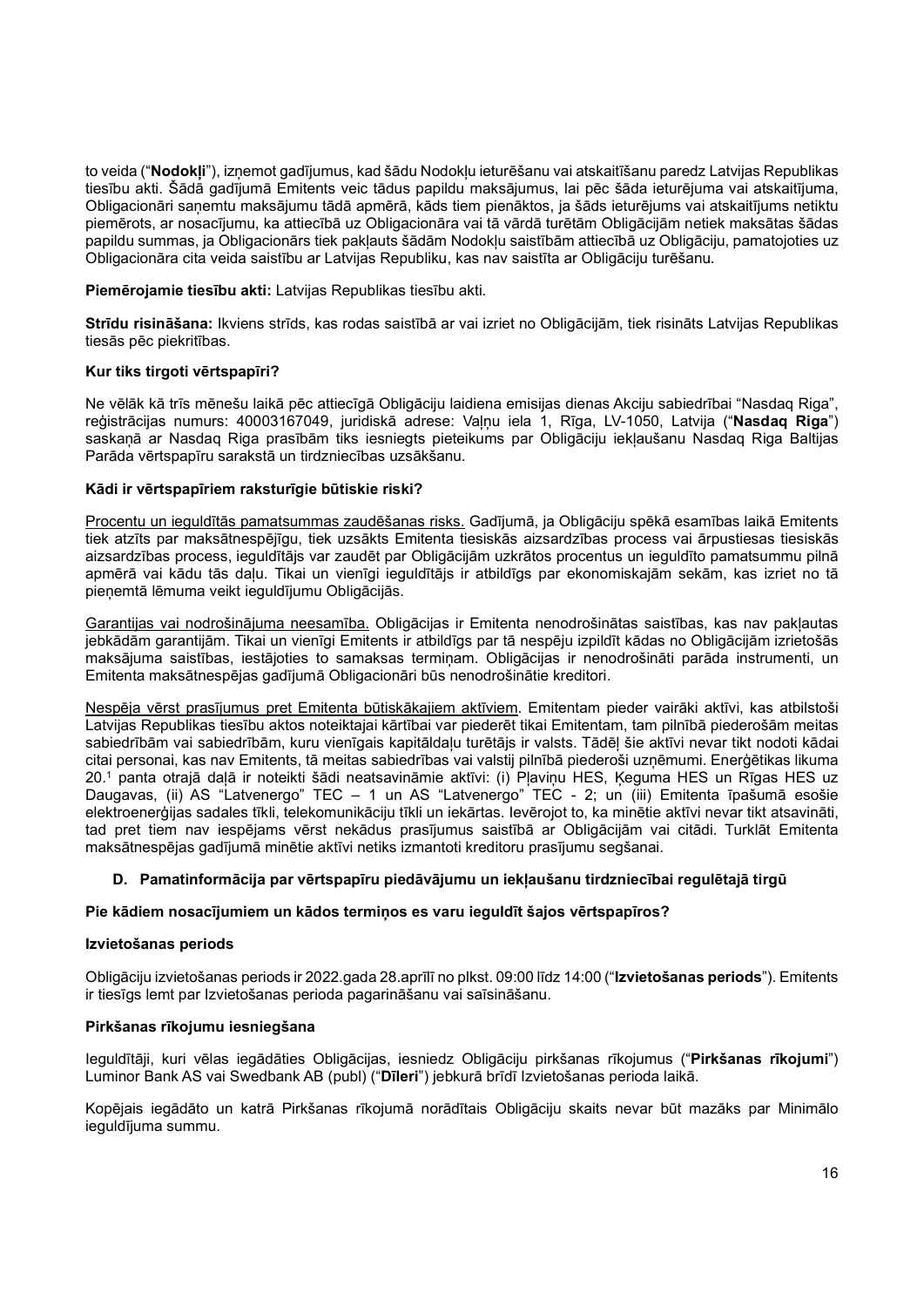Pirkšanas rīkojumi, kurus ir iesniegusi viena un tā pati fiziska vai juridiska persona, tiks apvienoti vienā rīkojumā, ja visi šādu rīkojumu parametri (izņemot pirkuma summu) sakrīt. Visi Pirkšanas rīkojumi veido saistošu un neatsaucamu apņemšanos iegādāties piešķirtās Obligācijas.

## Atcelšana

Tajā pašā Darba dienā pēc Izvietošanas perioda beigām Emitents lemj par konkrētā Obligāciju Laidiena emisijas turpināšanu vai atcelšanu. Gadījumā, ja konkrētā Obligāciju Laidiens tiek atcelts, Emitents publicē attiecīgu paziņojumu Emitenta interneta vietnē www.latvenergo.lv.

#### **Pieškiršana**

Emitents, konsultējoties ar Dīleriem, pieņem lēmumu par Obligāciju piešķiršanu ieguldītājiem. Emitents patur tiesības pēc saviem ieskatiem pilnībā vai daļēji noraidīt ikvienu Pirkšanas rīkojumu.

Dīleri ar e-pasta vai Bloomberg sistēmas starpniecību nosūta katram ieguldītājam apstiprinājumu, kurā tiek ietverta informācija par apmēru, kādā ieguldītāja Pirkšanas rīkojums ir ticis apstiprināts vai noraidīts, ieguldītājam piešķirto Obligāciju skaitu un Obligāciju iegādes cenu.

#### **Norēkini**

Norēkini par Obligācijām tiek veikti Emisijas datumā, un to nodrošina Luminor Bank AS izmantojot DVP (Delivery vs Payment) principu atbilstoši Depozitārija noteikumiem.

Visas apmaksātās Obligācijas ir uzskatāmas par emitētām. Neapmaksātās Obligācijas tiek dzēstas.

#### Informācija par emisijas rezultātiem

Informācija par Obligāciju emisijas rezultātiem tiks publicēta Emitenta interneta vietnē www.latvenergo.lv 1 (vienas) Darba dienas laikā pēc Emisijas datuma.

#### Ieguldītājiem piemērojamās izmaksas

Emitents nepiemēros ieguldītājiem nekādus nodokļu maksājumus vai izdevumus saistībā ar Obligāciju emisiju. Tomēr ieguldītājiem varētu būt pienākums segt izmaksas, kas ir saistītas ar vērtspapīru kontu atvēršanu kredītiestādēs vai ieguldījumu brokeru sabiedrībās, kā arī maksāt kredītiestādes vai ieguldījumu brokeru sabiedrību piemērotās komisijas par ieguldītāja Obligāciju pirkšanas un pārdošanas rīkojumu izpildi, Obligāciju turēšanu vai citām darbībām ar Obligācijām. Ne Emitents, ne Organizētāji, ne arī Dīleri nekompensē Obligacionāriem šādas izmaksas.

## Kādēļ tiek sagatavots šis prospekts?

#### Ieņēmumu izmantošana

Emitents paredz saņemt no Obligāciju emisijas tīros ieņēmumus līdz EUR 100 000 000. Emitents izmantos summu, kas ir vienāda ar tīrajiem ieņēmumiem no Obligāciju emisijas, lai pilnībā vai daļēji finansētu vai refinansētu atjaunojamās enerģijas un saistītās infrastruktūras, energoefektivitātes, dabas resursu un zemes izmantošanas ekoloģiski ilgtspējīgas pārvaldības projektus, kā to paredz Zaļo obligāciju satvars, atbilstoši informācijai, kas ir pieejama Emitenta interneta vietnē www.latvenergo.lv.

## Vienošanās par parakstīšanos uz vērtspapīriem

Uz Obligācijām neattieksies vienošanās par parakstīšanos uz vērtspapīriem.

#### Interešu konflikti

Atbilstoši Emitenta rīcībā esošajai informācijai, nepastāv nekādi interešu konflikti saistībā ar Obligāciju piedāvājumu vai iekļaušanu tirdzniecībā.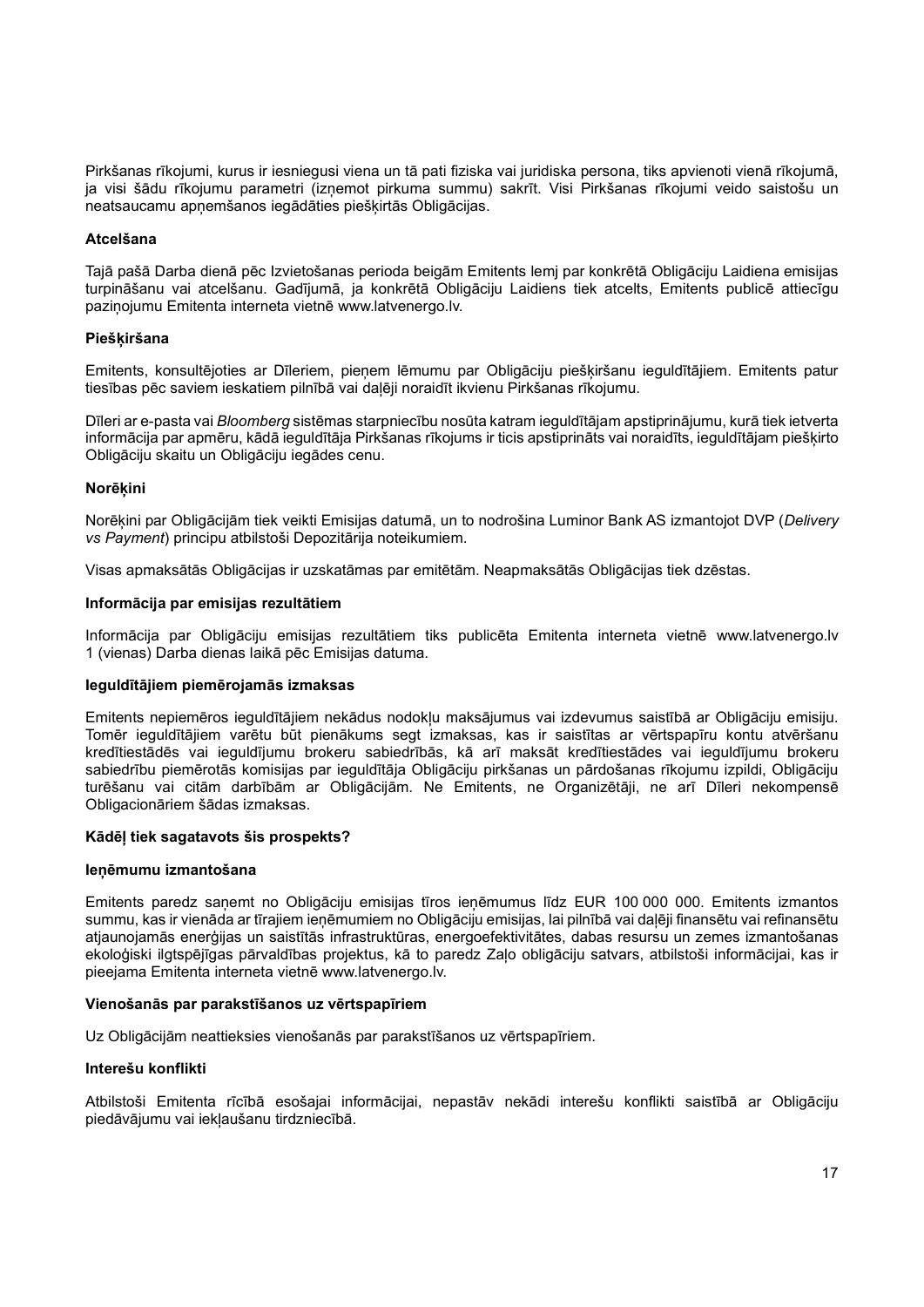# PRIEDAS – ATSKIROS EMISIJOS SANTRAUKA

# A. Ivadas ir įspėjimai

Ši santrauka (toliau – "Santrauka") turėtų būti skaitoma kaip Bazinio prospekto įvadas, o bet kokį sprendimą investuoti į Obligacijas investuotojas turėtų priimti remdamasis visu Baziniu prospektu. Civilinė atsakomybė už šią Santrauką numatyta tik tiems asmenims, kurie pateikė Santrauką, įskaitant visus jos vertimus, tačiau tik tuo atveju, jei Santrauka yra klaidinanti, netiksli ar nenuosekli, ją skaitant kartu su kitomis Bazinio prospekto dalims, arba Santraukoje, ją skaitant kartu su kitomis Bazinio prospekto dalimis, nepateikiama pagrindinė informacija, kuria siekiama padėti investuotojams apsispręsti, ar investuoti į Obligacijas. Investicijos į Obligacijas yra rizikingos ir investuotojas gali prarasti visą ar dalį investuoto kapitalo. Jei investuotojas teismui pateikia ieškinį dėl Baziniame prospekte esančios informacijos, pagal nacionalinę teisę ieškovui investuotojui prieš pradedant teismo procesą gali tekti padengti Bazinio prospekto vertimo išlaidas.

| Latvenergo AS 100 000 000 EUR 2,42 proc. Obligacijos, išperkamos<br>2027 m., ISIN: LV0000870129 (toliau - "Obligacijos")                                                                                                                                                                                                                                                                                                       |
|--------------------------------------------------------------------------------------------------------------------------------------------------------------------------------------------------------------------------------------------------------------------------------------------------------------------------------------------------------------------------------------------------------------------------------|
| Latvenergo AS, akcinė bendrovė (latv. – akciju sabiedrība arba AS),<br>iregistruota Latvijos Respublikos komerciniame registre, registracijos<br>numeris: 40003032949, LEI kodas: 213800DJRB539Q1EMW75,<br>juridinis adresas: Pulkveža Brieža iela 12, Ryga, LV-1230, telefonas:<br>+371 67 728 222, el. paštas: info@latvenergo.lv, interneto svetainės<br>adresas: www.latvenergo.lv (toliau - "Emitentas" arba "Bendrovė"). |
| Finansų ir kapitalo rinkos komisija (latv. - Finanšu un kapitāla tirgus<br>komisija) (toliau – "FKRK"), Kungu iela 1, Ryga, LV-1050, Latvija,<br>telefonas: +371 2 6515221, el. paštas: fktk@fktk.lv.                                                                                                                                                                                                                          |
| $2022$ m. balandžio $20$ d.<br>2022 m. balandžio 26 d.                                                                                                                                                                                                                                                                                                                                                                         |
|                                                                                                                                                                                                                                                                                                                                                                                                                                |

# B. Pagrindinė informacija apie Emitentą

# Kas yra vertybinių popierių Emitentas?

Latvenergo AS – tai akcinė bendrovė (latv. – akciju sabiedrība), įsteigta Latvijos Respublikoje ir veikianti pagal jos įstatymus, įregistruota Latvijos Respublikos komerciniame registre, registracijos numeris: 40003032949, juridinis adresas: Pulkveža Brieža iela 12, Ryga, LV-1230. Latvenergo AS LEI kodas yra 213800DJRB539Q1EMW75.

# Pagrindinė veikla

Bendrovės ir jos dukterinių įmonių (toliau – "Grupė") veikla yra suskirstyta į du veiklos segmentus: i) gamyba ir prekyba; ir ii) paskirstymas. Gamybos ir prekybos segmentą sudaro elektros energijos ir šiluminės energijos gamyba, kurią vykdo Bendrovė ir "Liepājas enerģija SIA", prekyba elektros energija ir gamtinėmis dujomis Baltijos šalyse, kurią vykdo Bendrovė ir jos dukterinės įmonės "Elektrum Eesti OÜ" ir UAB "Elektrum Lietuva", taip pat privalomojo elektros energijos viešųjų pirkimų proceso Latvijoje administravimas, kurį vykdo Bendrovės dukterinė įmonė "Enerģijas publiskais tirgotājs SIA". Paskirstymo segmentas apima elektros paskirstymo paslaugas Latvijoje. Paslaugas teikia Bendrovės dukterinė įmonė "Sadales tīkls AS" – didžiausia paskirstymo sistemos operatorė Latvijoje. Iki 2020 m. birželio 9 d. trečiasis Grupės veiklos segmentas buvo perdavimo sistemos turto nuoma. 2020 m. birželio 10 d. Bendrovės dukterinė įmonė "Latvijas elektriskie tīkli AS" (perdavimo sistemos turto savininkė ir šio segmento paslaugų teikėja) buvo atskirta nuo Grupės.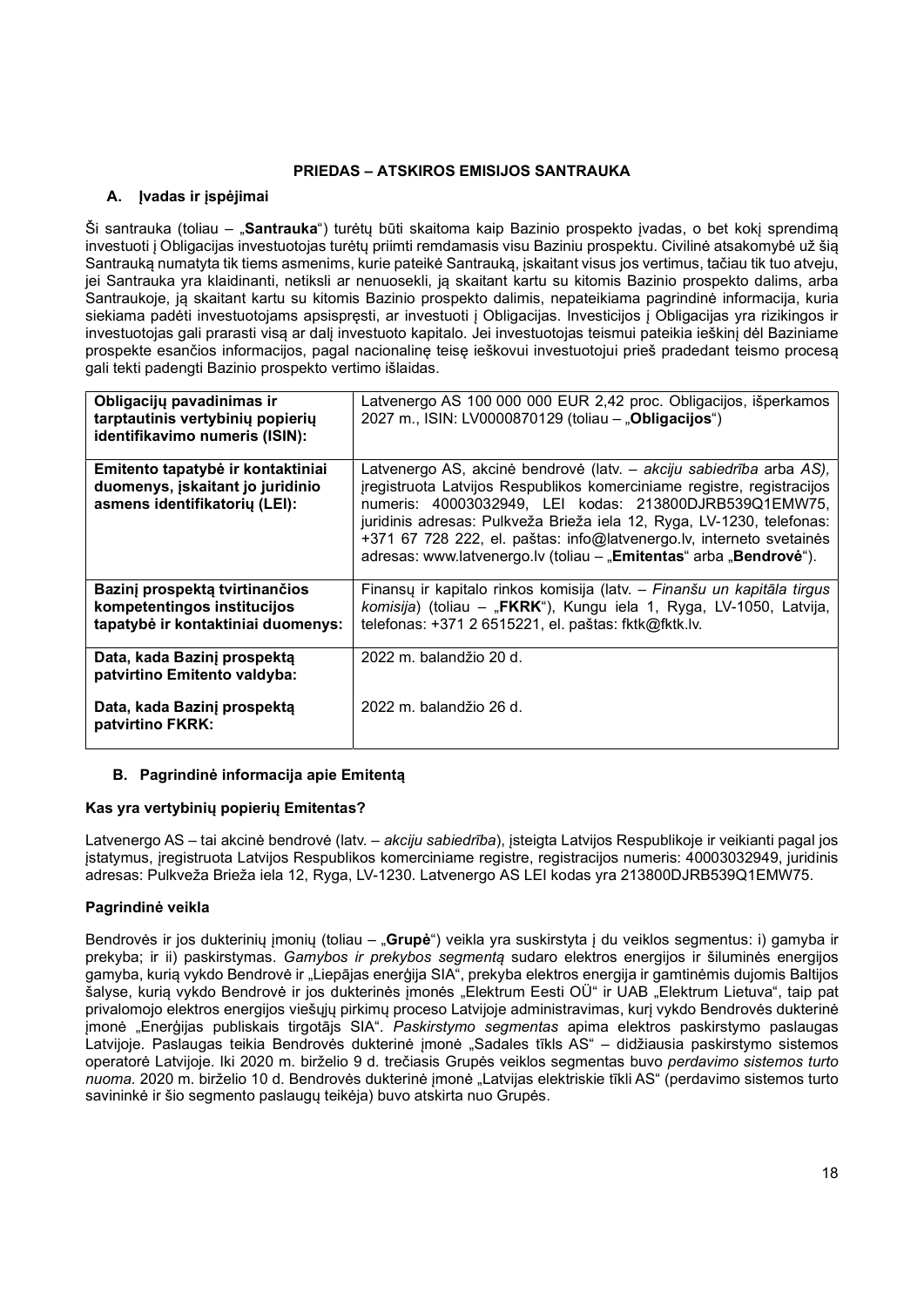#### Akcininkas

Visos Bendrovės akcijos priklauso Latvijos Respublikai. Bendrovės akcijų valdytoja yra Latvijos Respublikos ekonomikos ministerija, kurios atstovas - Ekonomikos ministerijos Valstybės sekretorius ar kitas Ekonomikos ministerijos Valstybės sekretoriaus paskirtas įgaliotasis asmuo - atstovauja Akcininko interesams Akcininkų susirinkimuose.

#### Valdantieji direktoriai

Bendrovės Stebėtojų tarybą sudaro Stebėtojų tarybos pirmininkas Ivars Golsts, Stebėtojų tarybos pirmininko pavaduotojas Kaspars Rokens ir Stebėtojų tarybos nariai Toms Siliņš, Aigars Laizāns ir Gundars Ruža.

Bendrovės Valdybą sudaro Valdybos pirmininkas Mārtiņš Čakste ir Valdybos nariai Guntars Balčūns, Kaspars Cikmačs, Dmitrijs Juskovecs ir Harijs Teteris.

#### Auditoriai

Grupės konsoliduotų ir Bendrovės metinių ataskaitų už metus, pasibaigusius 2020 m. gruodžio 31 d., auditą atliko PricewaterhouseCoopers SIA, registracijos numeris: 40003142793, juridinis adresas: Kr. Valdemāra g. 21-21, Ryga, LV – 1010, Latvija. PricewaterhouseCoopers SIA yra įtraukta į Latvijos atestuotų auditorių asociacijos tvarkomą audito įmonių registrą ir turi audito įmonės licenciją Nr. 5.

Grupės konsoliduotų ir Bendrovės metinių ataskaitų už metus, pasibaigusius 2021 m. gruodžio 31 d., auditą atliko ERNST & YOUNG BALTIC SIA, registracijos numeris: 40003593454, juridinis adresas: Muitas iela 1A, Ryga, LV – 1010, Latvija. ERNST & YOUNG BALTIC SIA yra įtraukta į Latvijos atestuotų auditorių asociacijos tvarkomą audito įmonių registrą ir turi audito įmonės licenciją Nr. 17.

#### Kokia yra pagrindinė finansinė informacija apie Emitentą?

Toliau pateikta lentelė – tai Grupės konsoliduotų finansinių rezultatų ir pagrindinių veiklos rodiklių už dvejus finansinius metus, pasibaigusius 2020 m. gruodžio 31 d. ir 2021 m. gruodžio 31 d., santrauka. Šioje lentelėje pateikiama informacija (be jokių esminių pakeitimų) iš auditorių patikrintų Grupės konsoliduotų ir Bendrovės metinių ataskaitų už metus, pasibaigusius 2020 m. gruodžio 31 d. ir 2021 m. gruodžio 31 d., ir yra vertinama bei turėtų būti skaitoma kartu su šiomis ataskaitomis. Grupės konsoliduotos ir Bendrovės metinės ataskaitos yra parengtos pagal Tarptautinius finansinės atskaitomybės standartus (IFRS).

|                                               |          | Metai, pasibaigę gruodžio 31 d. |         |
|-----------------------------------------------|----------|---------------------------------|---------|
|                                               |          | 2020 m.                         | 2021 m. |
| Pagrindiniai finansiniai duomenys (Grupė)     |          |                                 |         |
| Pajamos *                                     | mln. EUR | 773                             | 1 0 6 5 |
| EBITDA *                                      | mln. EUR | 278                             | 199     |
| Veiklos pelnas *                              | mln. EUR | 121                             | 82      |
| Pelnas                                        | mln. EUR | 116                             | 72      |
| Turtas iš viso                                | mln. EUR | 3 3 5 9                         | 3476    |
| Nuosavybė iš viso                             | mln. EUR | 2 1 1 8                         | 2 1 2 3 |
| Koreguotos lėšos iš<br>operaciju<br>(FFO)     | mln. EUR | 269                             | 220     |
| Grynoji skola *                               | mln. EUR | 556                             | 698     |
| FFO santykis su grynąja skola<br>(koreguotas) | proc.    | 48                              | 35      |
| Kapitalo išlaidos                             | mln. EUR | 169                             | 127     |
| Nuosavo kapitalo grąža (ROE)                  | proc.    | 5,3                             | 3,4     |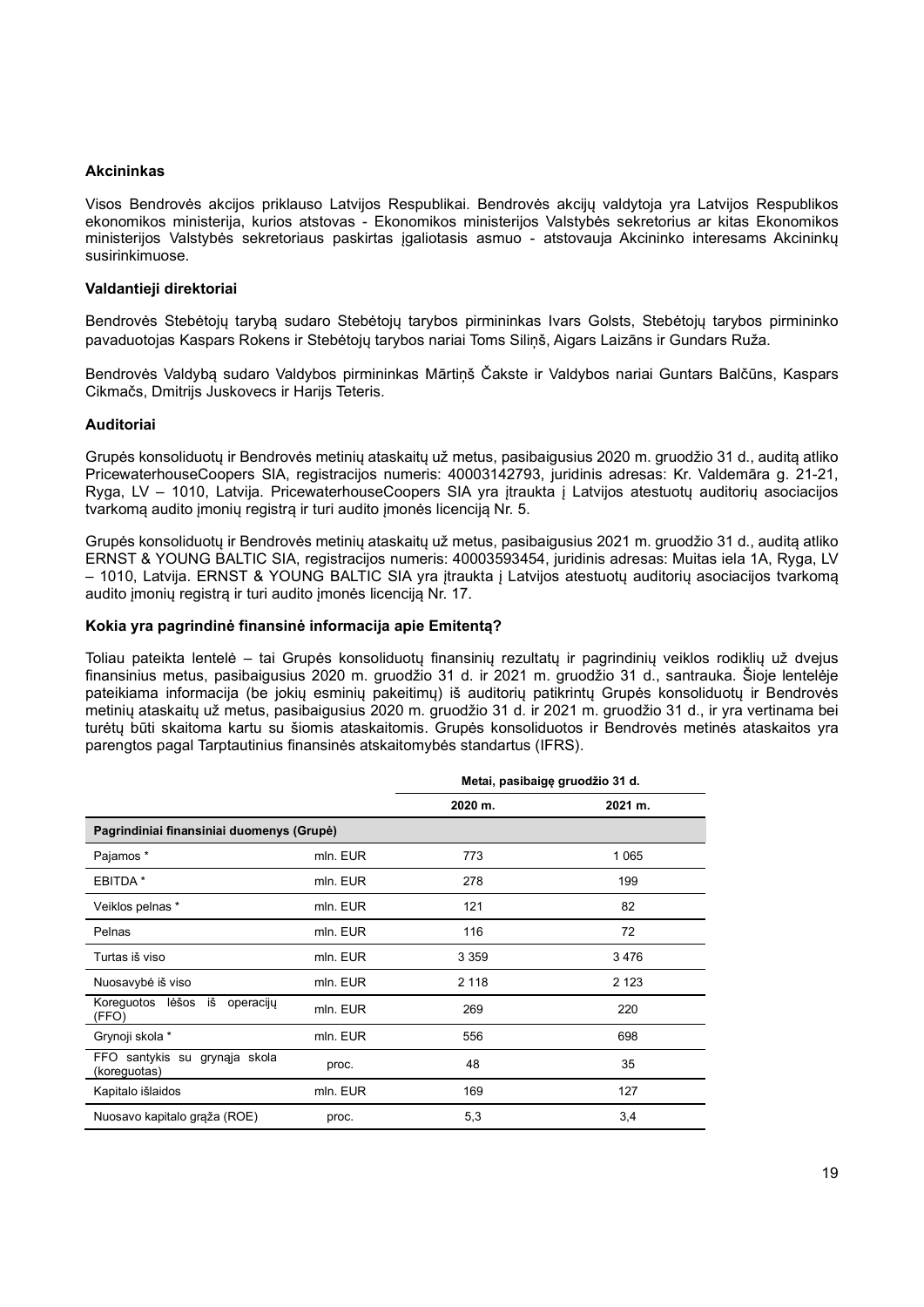| ROE.<br>nejskaitant<br>paskirstymo<br>(koreguota)           | proc.      | 7,7     | 5,5     |
|-------------------------------------------------------------|------------|---------|---------|
| skolos<br>Grynosios<br>ir<br>nuosavo<br>kapitalo santykis * | proc.      | 26      | 33      |
| <b>EBITDA</b><br>Grynosios<br>skolos<br>-ir<br>santykis *   | kartai     | 2,0     | 3,2     |
| Grynieji pinigų srautai (Grupė)                             |            |         |         |
| - iš pagrindinės veiklos                                    | mln. EUR   | 291     | 132     |
| - iš finansinės veiklos                                     | mln. EUR   | (267)   | (49)    |
| - iš investicinės veiklos                                   | mln. EUR   | (46)    | (86)    |
| Veiklos rodikliai (Grupė)                                   |            |         |         |
| Bendras elektros tiekimas, jsk.:                            | <b>GWh</b> | 8854    | 9 2 6 0 |
| Mažmeninę prekybą 1)                                        | <b>GWh</b> | 6 3 9 4 | 6706    |
| Didmenine prekyba <sup>2)</sup>                             | GWh        | 2460    | 2 554   |
| Mažmeninis<br>gamtinių<br>dujų<br>tiekimas                  | <b>GWh</b> | 516     | 1 0 2 6 |
| Pagaminta elektra                                           | <b>GWh</b> | 4 2 4 9 | 4517    |
| Pagaminta šilumos energija                                  | GWh        | 1702    | 2072    |

(\*) Neskaitant nutrauktos veiklos (perdavimo sistemos turtas). 2020 m. birželio 10 d. perdavimo sistemos turtas buvo atskirtas nuo Grupės.

5) Įskaitant suvartojimą operacinėje veikloje

6) įskaitant energijos, įsigytos vykdant privalomus pirkimus per "Nord Pool", pardavima

Audito ataskaitose prie Grupės konsoliduotų ir Bendrovės metinių ataskaitų už metus, pasibaigusius 2020 m. gruodžio 31 d. ir 2021 m. gruodžio 31 d., jokių išlygų nėra.

## Kokia yra pagrindinė rizika, būdinga emitentui?

Geopolitinių įvykių poveikis verslo rezultatams. 2022 m. vasario 24 d. Rusija pradėjo karinį puolimą Ukrainoje. Tai sukėlė didelį svyravimą pasaulio kredito rinkose ir pasaulio ekonomikoje. Nors Bazinio prospekto dieną Rusijai ir Baltarusijai taikomos ribojamosios priemonės neturėjo reikšmingos įtakos Grupės veiklos rezultatams, naujų sankcijų paketų įvedimas, bendras ekonominės padėties pablogėjimas ir kiti su geopolitiniais įvykiais susiję aspektai gali turėti įtakos Grupės verslo rezultatams.

Dauguvos hidroelektrinės geotechninių gedimų rizika. Didžioji dalis Bendrovės pagamintos elektros energijos gaunama iš trijų didžiausių šalies hidroelektrinių (toliau – "HE") – Pliavinių HE, Rygos HE ir Kegumo HE. Hidroelektrinių eksploatavimas apima veiklos riziką, galinčią sukelti fizinę žalą, techninius sutrikimus, civilinę atsakomybę, aplinkosaugos problemas ir kitus žalos ar nuostolių atvejus. Jeigu tokia rizika pasitvirtintų, Grupei tektų kompensuoti nuostolius ir papildomas veiklos sąnaudas, o tai neigiamai paveiktų Grupės finansinę būklę ir Emitento galimybes įvykdyti su Obligacijomis susijusius įsipareigojimus.

Kogeneracinės elektrinės žalos rizika. Didžiąją Bendrovės šiluminės energijos gamybos dalį sukuria dvi kogeneracinės elektrinės (toliau – "Kogeneracinės elektrinės"). Kogeneracinės elektrinės gaisro ar sprogimo atveju yra pavojus prarasti visą kogeneracinę elektrinę arba atskirą galios bloką. Jeigu tokia rizika pasitvirtintų, Grupei tektų kompensuoti nuostolius ir papildomas veiklos sąnaudas, o tai neigiamai paveiktų Grupės finansinę būklę ir Emitento galimybes įvykdyti su Obligacijomis susijusius įsipareigojimus.

Išteklių tiekimo sutrikimo rizika. Grupės veikla priklauso nuo gamtinių dujų išteklių, reikalingų Kogeneracinių elektrinių veiklai ir elektros energijos tiekimui užtikrinti, pastovaus prieinamumo komerciniu požiūriu tinkamomis sąlygomis. Rizika, kad reikiami ištekliai būtų neprieinami arba prieinami tik komerciniu požiūriu nepalankiomis sąlygomis, turėtų įtakos Kogeneracinių elektrinių veiklai ir Grupės pelningumui.

Baltijos valstybių elektros energetikos sistema šiuo metu techniškai yra Rusijos jungtinės vieningos elektros energetikos sistemos (IPS/UPS) dalimi. Kadangi Baltijos šalys vis dar yra IPS/UPS sistemos dalimi, egzistuoja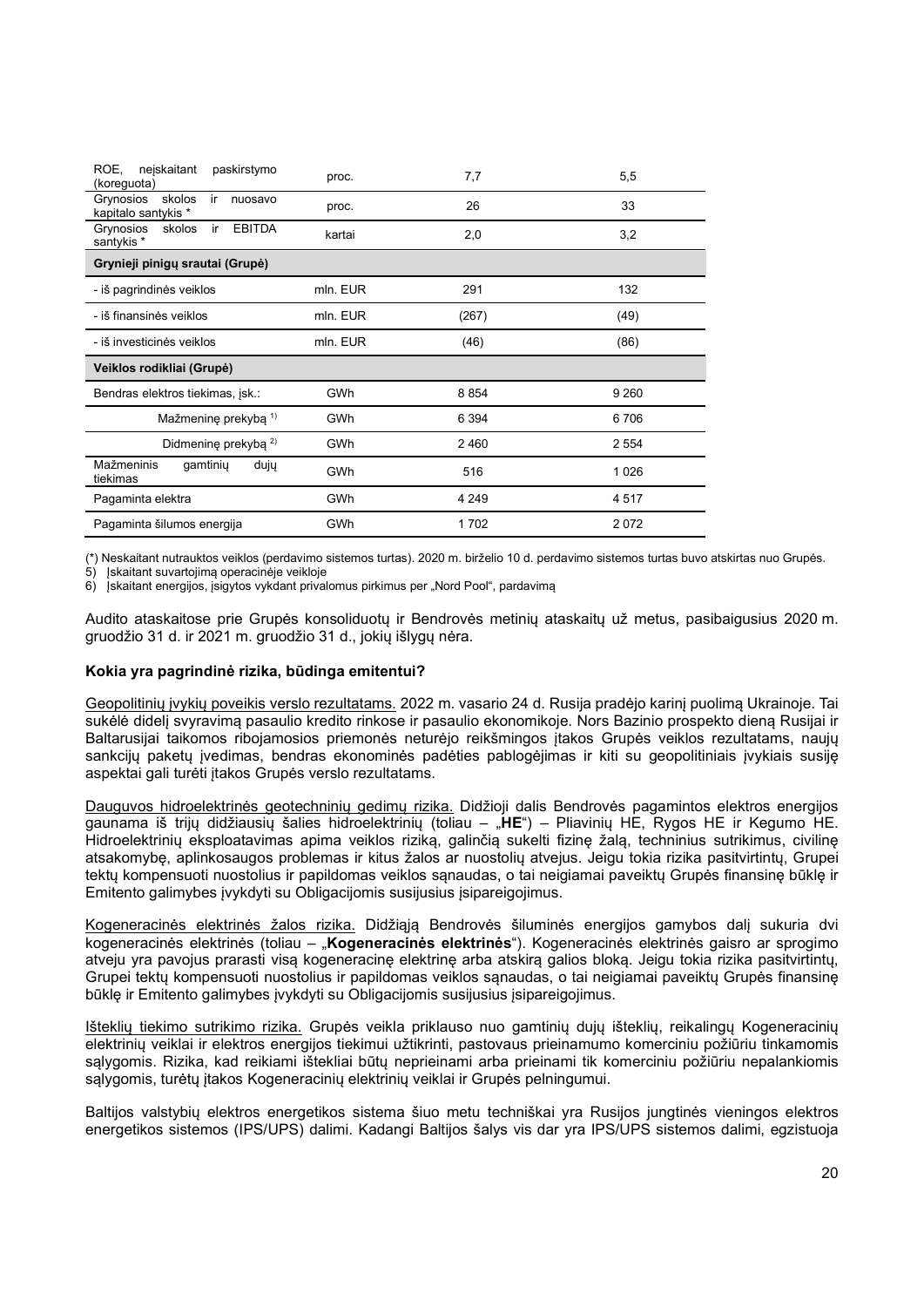rizika, kad Rusija gali desinchronizuoti Baltijos valstybių elektros energetikos sistemą nuo IPS/UPS sistemos anksčiau planuoto laiko. Jei toks scenarijus įvyktų, tai galėtų privesti prie papildomo dujų suvartojimo ir išlaidų susijusių su kitokio Kogeneracinių elektrinių veiklos režimo poreikiu.

Visa tai, kas aptarta aukščiau, gali neigiamai paveikti Grupės verslą ir finansinę padėtį.

Privalomųjų viešųjų pirkimų ir gamybos pajėgumų rezervavimo paramos schemos panaikinimas. Latvijos Respublikos teisės aktai šiuo metu suteikia teisę Bendrovės dukterinei imonei "Enerģijas publiskais tirgotājs SIA" veikti kaip atstovei privalomųjų viešųjų pirkimų administravimo procese. Turint politinį tikslą sumažinti privalomųjų viešųjų pirkimų komponento sumą klientų sąskaitose Latvijoje, kyla rizika, kad privalomųjų viešųjų pirkimų išlaidos gali būti sumažintos Grupės sąskaita. Privalomųjų viešųjų pirkimų reglamentavimo pakeitimai, dėl kurių keičiasi privalomųjų viešųjų pirkimų administravimo procesas arba nebeatgaunama visa patiriamų privalomųjų viešųjų pirkimų išlaidų suma, gali turėti reikšmingą neigiamą poveikį Grupės finansinei būklei.

Sankcijų rizika. Grupė turėtų laikytis Latvijos Respublikos nacionalinių sankcijų įstatymo, taip pat tarptautinių sankcijų (JT, ES, JAV). Dėl Rusijos invazijos į Ukrainą ES ir JAV vyriausybės pradėjo taikyti precedento neturinčias sankcijas Rusijos ir Baltarusijos bendrovėms ir asmenims. Kadangi ES ir JAV, reaguodamos į Rusijos karinį išpuolį prieš Ukrainą, toliau taiko naujas sankcijas, dėl to į sankcijų sąrašą gali būti įtraukti esami Grupės partneriai arba jų akcininkai, o vėliau gali būti patirta tam tikrų ekonominių nuostolių dėl sustabdytų sutarčių ar projektų. Latvijos nacionalinių sankcijų arba tarptautinių organizacijų (JT, ES, JAV) sankcijų nesilaikymas gali turėti rimtų teisinių pasekmių Grupei ir jos reputacijai, įskaitant baudas, baudžiamąsias ir civilines sankcijas.

Teisės aktų pakeitimai. Grupė yra priklausoma nuo teisinės aplinkos rinkose, kuriose ji vykdo veiklą, taip pat nuo politinių ir socialinių sprendimų šiose rinkose bei Europos Sąjungoje. Priėmus naujus teisės aktų reikalavimus, Grupė patiria papildomų išlaidų ir prisiima papildomų įsipareigojimų, kurie gali neigiamai paveikti Grupės finansinę padėtį, taip pat kyla teisės aktų nesilaikymo rizika.

Išankstinio Grupės skolų grąžinimo įsipareigojimai. Grupės galiojančiose ilgalaikėse paskolų sutartyse ir obligacijų dokumentuose yra tam tikros finansinio susitarimo sąlygos ir kiti įsipareigojimai bei pareiškimai, kurių pažeidimas galėtų sukelti įsipareigojimų neįvykdymą ir lemti prievolę anksčiau grąžinti paskolas bei išpirkti išleistas obligacijas.

Makroekonominės raidos poveikis verslo rezultatams. Grupės veiklos rezultatai priklauso nuo Latvijos makroekonominės padėties. Visų pirma, Grupės veiklai turi įtakos tokie veiksniai kaip Latvijos BVP lygis, pramonės produkcijos lygis, infliacija, kuro kainos, nedarbo lygis, vartotojų gerovės lygio pokyčiai ir Latvijos Respublikos fiskalinė politika. COVID-19 paveikė investuotojų lūkesčius visame pasaulyje ir tai lėmė didelius svyravimus pasaulinėje kapitalo rinkoje, o Rusijos įsiveržimas į Ukrainą ir Vakarų atsakas neabejotinai turės įtakos Latvijos ekonomikai. Bet koks neigiamas poveikis ekonomikai gali turėti įtakos Grupės veiklai ir jos finansinei būklei.

Kapitalo investicinių projektų rizika. Grupė turi kapitalo investavimo programą, kuria siekiama patobulinti Grupės gamybos įrenginius, taip pat paskirstymo sistemos turtą. Yra rizika, kad išlaidų viršijimas ir projektų vėlavimai ar panašūs aspektai, susiję su dabartinių ar būsimų kapitalo investicinių projektų vykdymu, gali turėti reikšmingą neigiamą poveikį Grupės verslui ir finansinei būklei.

Strateginių sprendimų rizika. Kartu su elektros energijos rinkų kaimyninėse šalyse Estijoje ir Lietuvoje atvėrimu Grupė pradėjo savo veiklą šiose rinkose. Yra rizika, kad Grupės rinkos dalis gali sumažėti arba kad Grupė nesugebės pasiekti planuojamo jos rinkos dalies augimo, ir tai turės neigiamą poveikį jos verslui bei finansinei būklei. Taip pat yra rizika išeiti iš bet kurios dabartinės rinkos dėl įvairių priežasčių, įskaitant ekonomines ir strategines priežastis, taip pat patirti nuostolių patekus į naujas rinkas. Tai galėtų paveikti Grupės veiklą ir finansinę būklę.

Energijos rinkos kainų svyravimo rizika. Maždaug 80 proc. Grupės elektros energijos gamybos pajėgumų naudojama mažmeninės prekybos segmento fiksuotų kainų įsipareigojimams padengti. Dėl gamybos ir mažmeninio vartojimo profilių nuokrypių Grupės elektros energijos gamybos pajėgumai nevisiškai padengia elektros energijos tiekimo poreikį, todėl per metus maždaug 20 proc. metinio Grupės elektros energijos tiekimo mažmeniniam sektoriui susiduria su rinkos kainų rizika. Bendrovė naudoja gamyboje naudojamą turtą ir išvestines finansines priemones, kad apsidraustų nuo rinkos kainų rizikos, susijusios su pardavimais pagal fiksuotų kainų sutartis. Paprastai Grupė yra apdraudusi nuo rinkos kainos rizikos maždaug 80 proc. savo elektros energijos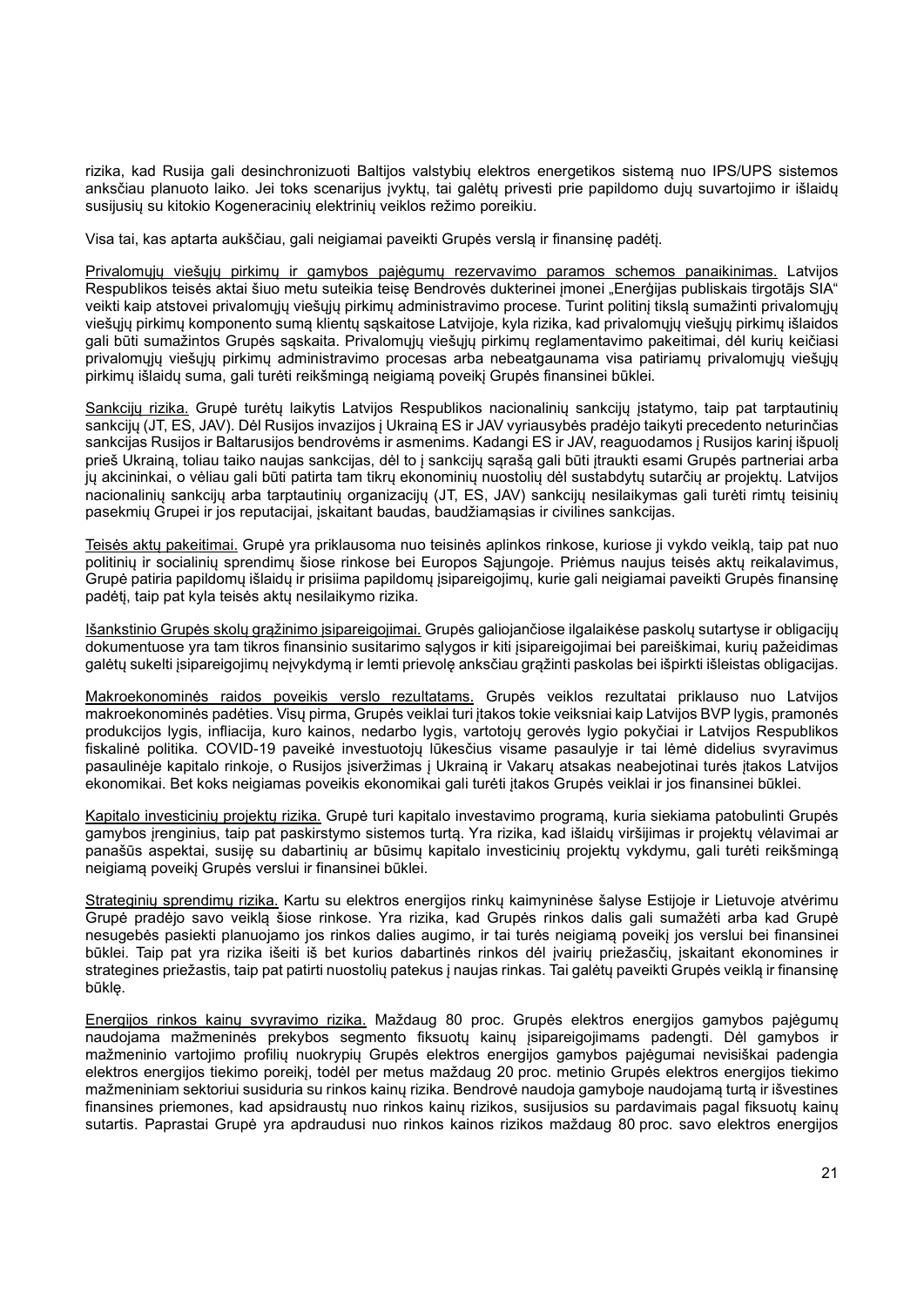pardavimų portfelio. Jei kainos apsidraudimo priemonės nesuteiks reikiamo efektyvumo, tai gali turėti esminės neigiamos įtakos Grupės finansinei būklei.

# C. Pagrindinė informacija apie vertybinius popierius

## Kokie yra pagrindiniai vertybinių popierių ypatumai?

Obligacijų forma: Obligacijos yra pareikštinės formos nematerialūs skolos vertybiniai popieriai, kuriais disponuojama be jokių apribojimų ir kuriuos galima įkeisti. Obligacijos yra apskaitomos "Nasdaq CSD SE" (toliau – "Depozitoriumas").

## ISIN: LV0000870129

Perleidžiamumas: Obligacijos negali būti siūlomos, parduodamos, perparduodamos, perduodamos ar pristatomos tokiose šalyse, jurisdikcijose ar kitaip aplinkybėmis, kai tai būtų neteisėta ar reikalautų kitų priemonių, nei reikalaujama pagal Latvijos įstatymus, įskaitant Jungtines Valstijas, Australiją, Japoniją, Kanadą, Honkongą, Pietų Afriką, Singapūrą ir kai kurias kitas jurisdikcijas. Be to, Obligacijų turėtojams draudžiama perparduoti, perduoti ar pristatyti Obligacijas bet kuriam asmeniui tokiu būdu, kuris būtų laikomas viešu vertybinių popierių siūlymu.

Statusas ir užtikrinimas: Obligacijos yra tiesioginės, neužtikrintos ir negarantuotos Emitento prievolės, lygiavertės (pari passu) tarpusavyje ir su visomis kitomis neužtikrintomis, negarantuotomis ir nesubordinuotomis Emitento skolomis, išskyrus įsipareigojimus, kuriems gali būti teikiama pirmenybė pagal privalomas įstatymų nuostatas.

## Valiuta: EUR

Nominalas: nominali kiekvienos Obligacijos suma yra 1 000 EUR.

Emisijos kaina: Obligacijų emisijos kaina yra 1 000 EUR.

Minimali investicijų suma: Obligacijos yra siūlomos pasirašyti mažiausiai už 100 000 EUR (vieno šimto tūkstančių eurų) investicijų sumą.

Palūkanos: Obligacijoms taikoma fiksuota metinė palūkanų norma 2,42 proc., mokėtina kiekvienų metų gegužės 5 d.

Terminas: Obligacijos bus visiškai išpirktos jų nominalia verte 2027 m. gegužės 5 d.

Išankstinis išpirkimas: Emitentas turi teisę išpirkti kiekvieną Obligacijų seriją visą, bet ne jos dalį, bet kuriuo metu per 3 (tris) mėnesius iki jų išpirkimo termino už kainą, lygią Obligacijų nominaliajai vertei kartu su sukauptomis palūkanomis.

Išpirkimas mokestiniais tikslais: Emitentas turi teisę išpirkti visas Obligacijas, bet ne jų dalį, už kainą, lygią nominaliajai Obligacijų vertei kartu su sukauptomis palūkanomis mokestiniais tikslais.

Kontrolės pasikeitimas: Įvykus Kontrolės pasikeitimui ir vėliau reitingo atšaukimui ar jo sumažinimui žemiau nurodyto lygio, Obligacijų turėtojai turės teisę reikalauti, kad Emitentas išpirktų arba, Emitento pasirinkimu, užtikrintų, kad jų Obligacijos būtų nupirktos.

Neigiamas įkeitimas: Obligacijoms taikoma neigiamo įkeitimo nuostata.

Kryžminis įsipareigojimų nevykdymas: Obligacijoms taikoma kryžminio įsipareigojimų nevykdymo nuostata.

Apmokestinimas: Visus su Obligacijomis susijusius mokėjimus Emitentas atlieka neišskaičiuodamas ar neatskaitydamas jokių esamų ar būsimų mokesčių, muitų, rinkliavų ar kitų bet kokio pobūdžio valstybės priskaičiuotų sumų (toliau – "Mokesčiai"), išskyrus atvejus, kai Mokesčiai privalo būti išskaičiuojami ar atskaitomi pagal Latvijos Respublikos įstatymus. Tokiu atveju Emitentas sumoka tokias papildomas sumas, kurias gavę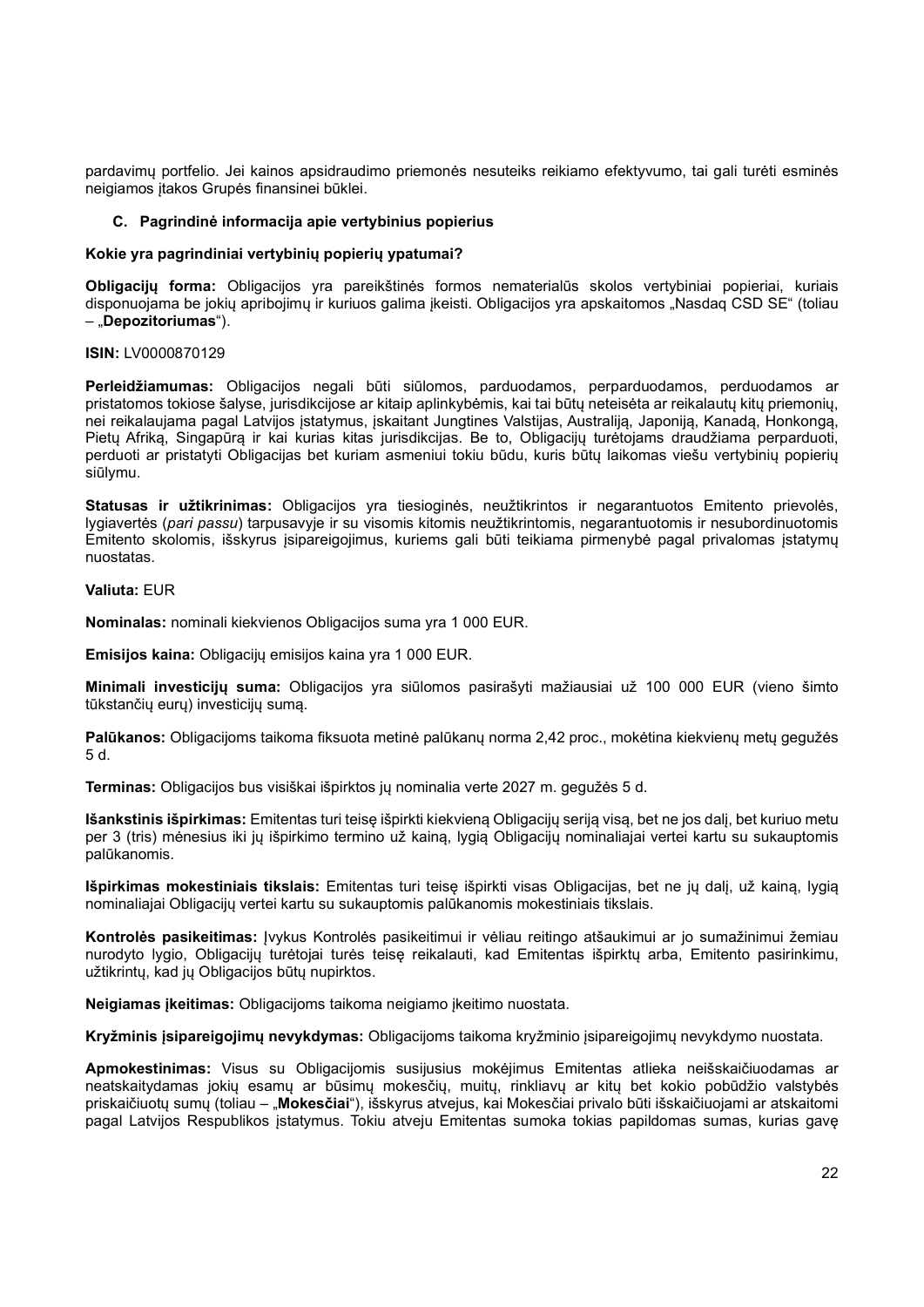Obligacijų turėtojai po tokių Mokesčių išskaičiavimo ar atskaitymo būtų gavę tiek pat, kiek jie būtų gavę, jei tokio išskaičiavimo ar atskaitymo nebūtų reikėję, išskyrus tai, kad tokios papildomos sumos nebus mokamos už bet kokią Obligaciją, kurią turi Obligacijos turėtojas ar kitas asmuo jo vardu, kuriam yra taikomi tokie Mokesčiai tokios Obligacijos atžvilgiu dėl to, kad jis turi kokį nors ryšį su Latvijos Respublika, neskaitant Obligacijos turėjimo.

## Taikoma teisė: Latvijos teisė.

Ginču sprendimas: Visus su Obligacijomis susijusius ar dėl ju kylančius ginčus sprendžia tik kompetentingi Latvijos Respublikos teismai.

# Kur bus prekiaujama vertybiniais popieriais?

Prašymas bus pateiktas "Akciju sabiedrība "Nasdaq Riga", registracijos numeris: 40003167049, juridinis adresas: Valnu 1, Ryga, LV-1050, Latvija (toliau – "Nasdaq Riga") dėl Obligacijų itraukimo į "Nasdag Riga" Baltijos obligacijų sąrašą ir prekybos, remiantis "Nasdaq Riga" reikalavimais ne vėliau kaip per tris mėnesius nuo atitinkamos dalies Obligacijų išleidimo dienos.

# Kokia yra pagrindinė rizika, būdinga vertybiniams popieriams?

Galimybė prarasti palūkanas ir investuotą pagrindinę sumą. Emitentui tapus nemokiam, Obligacijų termino metu Emitento atžvilgiu inicijuojamos teisinės apsaugos procedūros arba neteisminės teisinės apsaugos procedūros, investuotojas gali visiškai ar iš dalies prarasti už Obligacijas priskaičiuotas palūkanas ir pagrindinę Obligacijų sumą. Investuotojas visada yra išimtinai atsakingas už savo investavimo sprendimų ekonomines pasekmes.

Jokių garantijų ar užtikrinimo. Obligacijos nebus jokio kito asmens, išskyrus Emitentą, prievolė ir jos nebus garantuojamos. Niekas, išskyrus Emitentą, neprisiima jokios atsakomybės už tai, kad Emitentas nesumokėjo kokios nors pagal Obligacijas mokėtinos sumos. Obligacijos yra neužtikrintos skolos priemonės, o Emitento nemokumo atveju Obligacijų turėtojai būtų neužtikrinti kreditoriai.

Reikalavimai negali būti išieškoti iš Emitento pagrindinio turto. Emitentas turi atitinkamą kiekį turto, kuris pagal galiojančius Latvijos Respublikos įstatymus gali priklausyti tik Emitentui, jam visiškai priklausančioms dukterinėms įmonėms arba visiškai valstybei priklausančioms bendrovėms. Todėl toks turtas negali būti perleidžiamas jokiai kitai šaliai, išskyrus Emitentą, jo dukterines įmones ar visiškai valstybei priklausančias bendroves. Energetikos įstatymo 20.<sup>1</sup> skirsnio 2 dalyje (latv. *Enerģētikas likums*) pateikiamas toks neperleidžiamo turto sąrašas: i) Pliavinių, Kegumo ir Rygos HE Dauguvos upėje; ii) Latvenergo AS kogeneracinė elektrinė-1 ir Latvenergo AS kogeneracinė elektrinė-2; ir iii) elektros perdavimo tinklai, telekomunikacijų tinklai ir įranga, kuri priklauso Emitentui. Kadangi tai yra neperleidžiamo pobūdžio turtas, jokie reikalavimai – nei susiję su Obligacijomis, nei kiti – negali būti išieškomi iš šio turto. Be to, Emitento nemokumo atveju šis turtas nebus naudojamas kreditorių reikalavimams tenkinti.

# D. Pagrindinė informacija apie viešą vertybinių popierių siūlymą ir (arba) įtraukimą į prekybos reguliuojamoje rinkoje sąrašą

## Kokiomis sąlygomis ir pagal kokį tvarkaraštį galiu investuoti į šiuo vertybinius popierius?

## Platinimo laikotarpis

Obligacijų platinimo laikotarpis yra 2022 m. balandžio 28 d. 9.00 val. iki 14.00 val. Rygos laiku (toliau – "Platinimo laikotarpis"). Emitentas gali nuspręsti Platinimo laikotarpį sutrumpinti ar pratęsti.

## Pirkimo užsakymų pateikimas

Investuotojai, pageidaujantys įsigyti Obligacijų, bet kuriuo metu Platinimo laikotarpiu turi pateikti "Luminor Bank AS" arba "Swedbank AB (publ)" (toliau – "Platintojai") užsakymus dėl Obligacijų įsigijimo (toliau – "Pirkimo užsakymai").

Bendra įsigyjamų ir kiekviename Pirkimo užsakyme nurodomų Obligacijų suma turi būti ne mažesnė už Minimalią investicijų sumą.